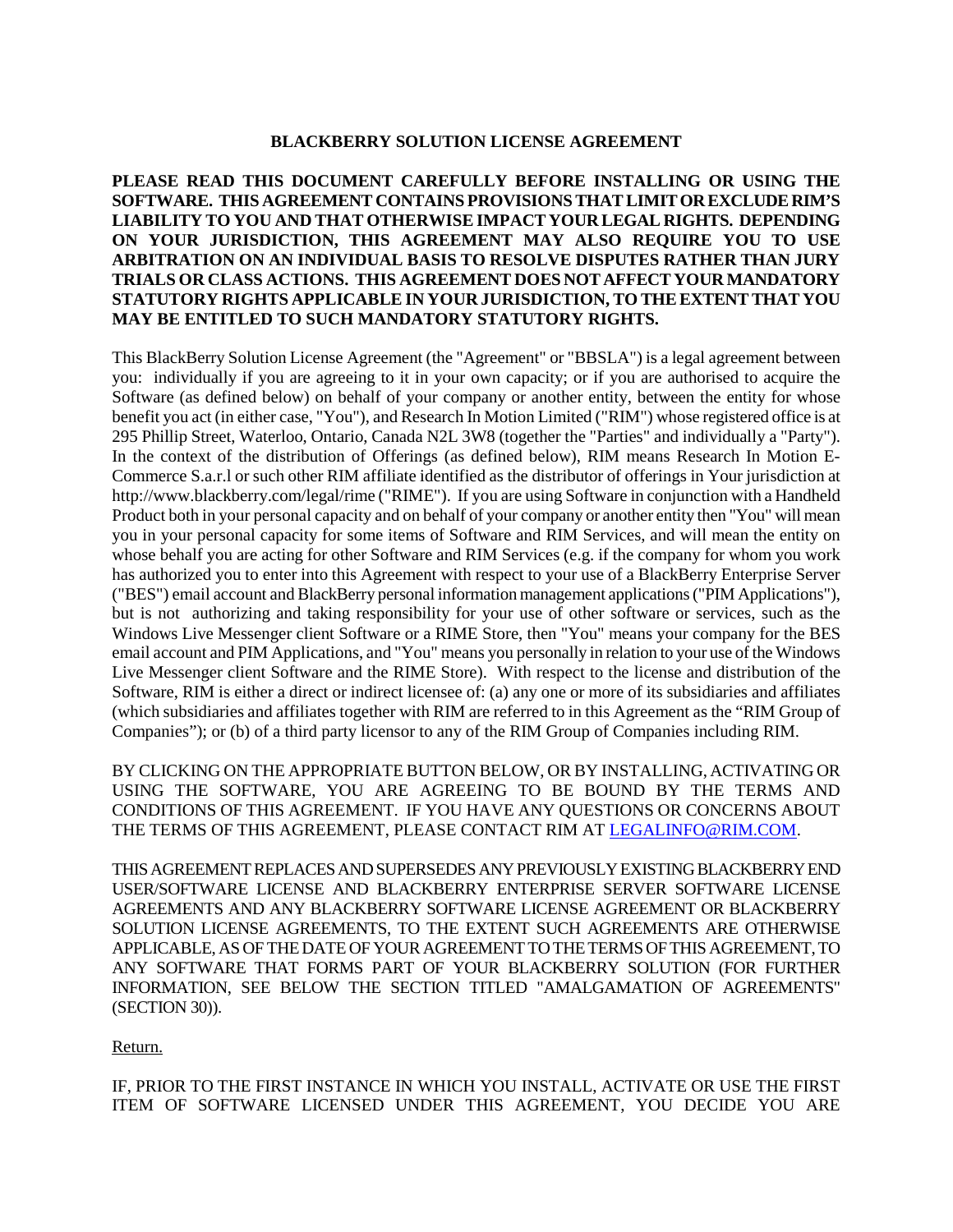UNWILLING TO AGREE TO THE TERMS OF THIS AGREEMENT, YOU HAVE NO RIGHT TO USE ANY SOFTWARE AND YOU SHOULD: (A) PROMPTLY RETURN THE SOFTWARE TO RIM, DELETE IT, OR DISABLE IT; (B) IF YOU HAVE PURCHASED A RIM PRODUCT ON WHICH THE SOFTWARE IS PRE-INSTALLED BY OR ON BEHALF OF RIM, PROMPTLY RETURN THE RIM PRODUCT AND THE ACCOMPANYING SOFTWARE AND ITEMS (INCLUDING DOCUMENTATION AND PACKAGING) TO RIM OR THE RIM AUTHORISED DISTRIBUTOR FROM WHOM YOU OBTAINED THE RIM PRODUCT AND ACCOMPANYING SOFTWARE AND ITEMS; OR (C) IF YOU HAVE PURCHASED A THIRD PARTY HANDHELD PRODUCT ON WHICH THE SOFTWARE IS PRE-INSTALLED BY OR ON BEHALF OF RIM, PROMPTLY ARRANGE FOR THE DISABLEMENT OF THE SOFTWARE WITH RIM OR THE RIM AUTHORISED DISTRIBUTOR FROM WHOM YOU OBTAINED THE THIRD PARTY HANDHELD PRODUCT AND ACCOMPANYING SOFTWARE AND ITEMS. If, in the circumstances set out above, You have paid for the Software, and/or for the RIM Product that You acquired with such Software and are unable to use the RIM Product without that Software, and You provide RIM or the authorised distributor from whom You acquired the Software for the RIM Products with Your proof of purchase within thirty (30) days from the date You acquired the Software, RIM or the authorised distributor will refund the fees (if any) to You which You have paid for these items. To get a refund for Software on Third Party Handheld Products (note however that the Software is provided at no charge on some Third Party Handheld Product(s) and hence there may be nothing to refund) please contact Your authorised distributor of the Software for that Third Party Handheld Product. If, in the circumstances set out above, You are unable to obtain a refund for the Software from an authorised distributor please contact RIM at legalinfo@rim.com.

1. Definitions. Unless the context requires otherwise, the following terms have the meanings set out below (and where the context so admits, the singular shall include the plural, and vice versa).

"Airtime Service" means wide-area wireless network services, other network services (includingwireless local area network, satellite and Internet services) and any other services provided by your Airtime Service Provider(s) for use in conjunction with Your BlackBerry Solution.

"Airtime Service Provider" means an entity that provides Airtime Services.

"Authorised Users" means any of the following to whom You give permission to use the Software as part of Your BlackBerry Solution: (a) any of Your employees, consultants or independent contractors; (b) any friend or family member, or any person that resides in Your premises; and (c) any other person who RIM authorises in writing. Notwithstanding the foregoing, this Agreement does not convey the automatic right to have Your BlackBerry Server Software hosted by a third party.If You wish to do so, please contact RIM at: legalinfo@rim.com.

"BlackBerry Handheld Product", also known as "BlackBerry Device", means a device manufactured by or on behalf of RIM, including any such smartphone, smart card reader, tablet or BlackBerry Presenter and any other device expressly identified by RIM at http://www.blackberry.com/legal/blackberrydevices\_for\_bbsla as a BlackBerry Handheld Product.

"BlackBerry Handheld Software" means RIM proprietary software (comprised of RIM proprietary: software, firmware, interfaces and Content, whether or not technically considered software code; and Third Party Components), or any portion thereof, designed for use on a Handheld Product that is: (a) loaded on Handheld Products as originally shipped by RIM; or (b) transmitted, distributed or otherwise made available to You by or on behalf of RIM from time-to-time for use on Your Handheld Product either directly or through a RIME Store. Examples of BlackBerry Handheld Software include the RIM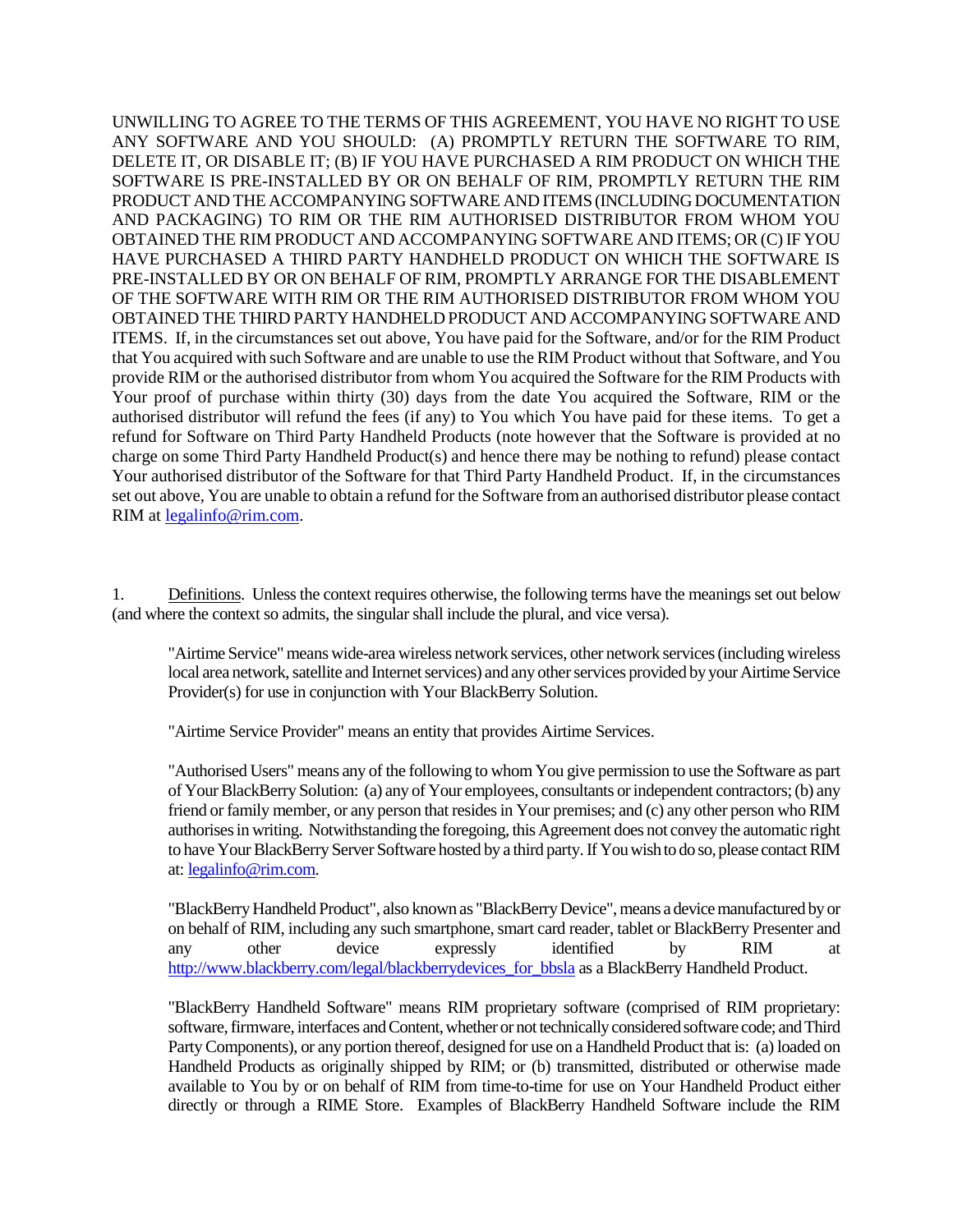proprietary operating system software and RIM proprietary applications pre-installed on a BlackBerry Handheld Product or made available through a RIME Store, and any RIM proprietary software product transmitted, distributed or otherwise made available by or on behalf of RIM from time to time specifically for use on Third Party Handheld Products.

"BlackBerry Payment Service" is the RIM proprietary payment infrastructure which enables the purchase of In-App Products and other digital products and services through a RIME Store.

"BlackBerry PC Software" means RIM proprietary software (comprised of RIM proprietary software, interfaces and Content, whether or not technically considered software code; and Third Party Components), or any portion thereof, designed for use as part of a BlackBerry Solution and for only a single end user to use and access on a personal computer at any one time. An example of BlackBerry PC Software is "BlackBerry Desktop Software", which can be used to provision and maintain synchronization between Your Handheld Product and Your personal computer and provides other desktop management functionality.

"BlackBerry Prosumer Services" are RIM Services designed and offered by RIM to provide RIM customers with certain functionality provided by BlackBerry Server Software without RIM customers having to acquire such server software. An example of BlackBerry Prosumer Services is RIM's "BlackBerry Internet Service", which enables subscribers to: (a) integrate certain ISP or other third party email accounts for push based delivery to Your Handheld Product; (b) create a device based email address for Your Handheld Product; and (c) access to certain Internet content and services. All or some of BlackBerry Prosumer Services may not be supported by Your Airtime Service Provider. Please check with Your Airtime Service Provider for availability.

"BlackBerry Server Software" means RIM proprietary server software (comprised of RIM proprietary: software, interfaces and Content, that may or may not technically be considered software code, including the server routing protocol identifier (SRP ID), SRP authentication key and any other identifier that RIM provides for use with a specific copy of server software; and Third Party Components), or a portion thereof, a single copy of which is designed to be installed on a computer and accessed by multiple Handheld Products or personal computers, as applicable, at any one time. Examples of BlackBerry Server Software include the "BlackBerry Enterprise Server" product, which is designed to integrate with and provide a link between certain corporate application servers (such as email servers) and the Handheld Products provisioned to operate with "BlackBerry Enterprise Server" software, and the "BlackBerry Mobile Voice System" software, which is designed to make office phone features available to Handheld Products.

"BlackBerry Solution" means the Software, and at least one of the following additional items for use in conjunction with the Software: RIM Product, BlackBerry Server Software, BlackBerry Handheld Software, BlackBerry PC Software and/or RIM Service(s); along with the applicable Documentation.

"Content" means any data, text, music, sound, ringtone, photograph, graphic, video, message, tag, or other digital material or other digital information.

"Documentation" means the applicable installation guide and other standard end user documentation, including, any codes of conduct, guidelines, or usage rules prepared and supplied by RIM for the specific type and version of Software, RIM Product or RIM Service, including any safety instructions. End user and administrator Documentation is also available via http://docs.blackberry.com or by contacting RIM at legalinfo@rim.com. For certainty, Documentation does not include any installation guide or end-user documentation that is prepared by any person other than by RIM or any modifications made to documentation made by any person other than RIM.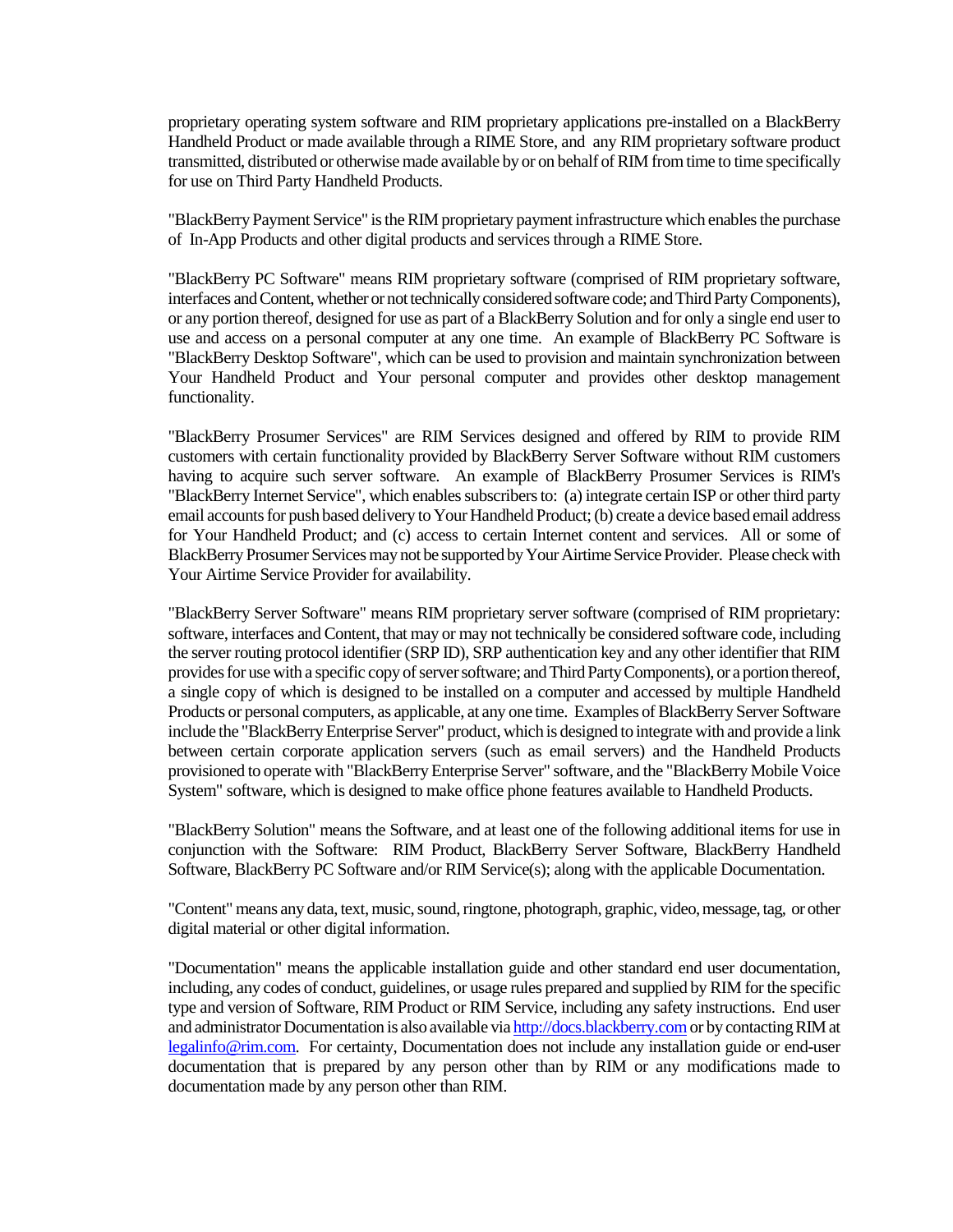"Handheld Product" means: (a) a BlackBerry Handheld Product; or (b) a Third Party Handheld Product.

"In-App Products" means digital products or services that are sold to You using the BlackBerry Payment Service through copies of Software or Third Party Software that You acquire through a RIME Store.

"Kiosk" means a department in a RIME Store.

"Merchant of Record" or "MoR" means the entity that is responsible for processing purchases as identified at the time of purchase, which may differ by payment type, jurisdiction and Kiosk.

"My World" means a repository that enables You to uninstall and reinstall on Your Handheld Product certain Software and Third Party Items You acquire through a RIME Store*.*

"Offerings" means In-App Products, and any item or service made available through a RIME Store including, any RIM Product, Software, RIM Service, Third Party Item or Third Party Service made so available.

"Offering Vendors" means the individuals and entities that submit Offerings for distribution through a RIME Store.

"Paid RIM Services" means RIM Services for which You or Your Authorized Users must register and pay a fee to RIM in order to receive.

"RIM Peripherals" means RIM-branded accessories or other items, including microSD cards or other expandable memory and headsets designed to work in conjunction with a RIM Product.

"RIM Product" means any of the BlackBerry Handheld Products and any RIM Peripherals exclusive of any Software.

"RIM Service(s)" means any service expressly identified as a service made available to You by or on behalf of RIM or a RIM affiliate, including such services identified by RIM at http://www.blackberry.com/legal/rimservices as a RIM Service; but the fact that RIM co-brands a Third Party Service does not in and of itself make it a RIM Service.

"RIME Store" means a RIME or RIME affiliate proprietary digital storefront, other than the "BlackBerry Enterprise Store", through which Offering Vendors submit Offerings for distribution to end users; but for clarity "RIME Store" does not include the digital storefront at www. shopblackberry.com operated by Global Solutions, Inc.

"RIME Store Offering" means an Offering made available through a RIME Store.

"Service Providers" has the meaning set out in Section 9(e).

"Software" means any of the BlackBerry Handheld Software, BlackBerry PC Software or BlackBerry Server Software provided to You under this Agreement, in whatever form, medium or manner provided or subsequently installed or used. The term "Software" shall not include any Third Party Software or Third Party Items, whether or not the Third Party Software or Third Party Item is distributed by RIM or on behalf of RIM, or through a RIME Store or any other channel using the BlackBerry Payment Service, or the Third Party Software or Third Party Item accompanies, is provided with, or operates in conjunction with, the Software and/or any other portion of Your BlackBerry Solution or Third Party Handheld Product.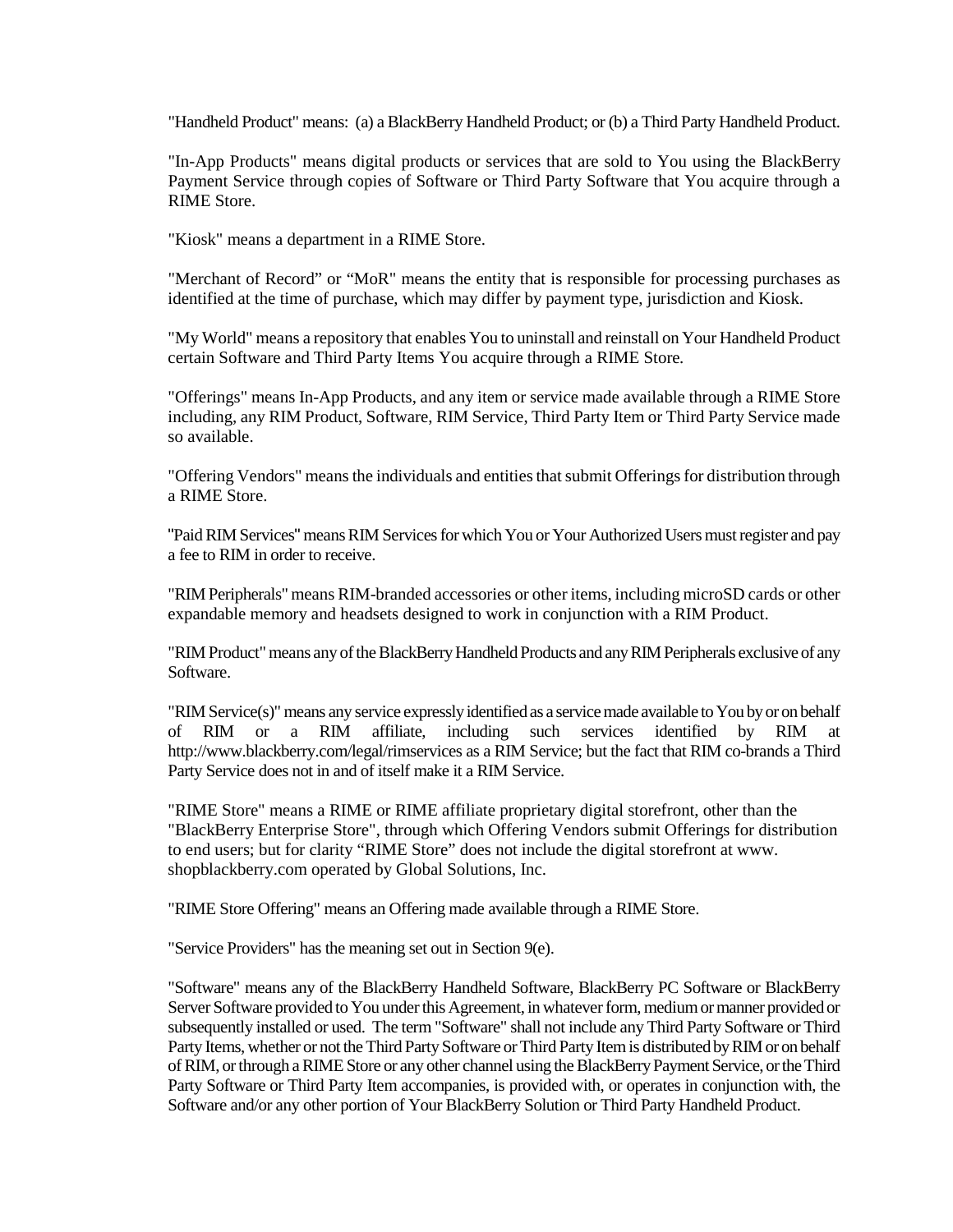"Third Party Components" means software and interfaces, licensed by RIM from a third party for incorporation into a RIM software product, or for incorporation into firmware in the case of RIM hardware products, and distributed as an integral part of that RIM product under a RIM brand, but shall not include Third Party Software.

"Third Party Content" means Content proprietary to a third party.

"Third Party Handheld Product" means any device including a portable device such as a smartphone or tablet, other than a BlackBerry Device, on which BlackBerry Handheld Software or any portion thereof, has been designed and authorized by RIM to operate (including, where the BlackBerry Handheld Software is intended to access the RIM infrastructure, RIM entering into an agreement with Your Airtime Service Provider authorizing that third party device to access the RIM infrastructure).

"Third Party Items" means Third Party Content and Third Party Products.

"Third Party Hardware" means Handheld Products, computer, equipment, peripherals and any other hardware product that is not a RIM Product.

"Third Party Products" means Third Party Hardware and Third Party Software and any other commercial products that are not RIM Products.

"Third Party Services" means services provided by a third party, including Airtime Services, services provided by a third party MoR or payment processor, and any website that is not operated by RIM.

"Third Party Software" means standalone software applications proprietary to a third party that are provided or otherwise made available with, on or through RIM Products, Software or RIM Services, such as a RIME Store.

"Your BlackBerry Solution" means the Software, and at least one of the following additional items which You obtain, install, provision, or otherwise authorise and accept responsibility for the use of, in conjunction with the Software, as applicable in Your circumstances: RIM Product, BlackBerry Server Software, BlackBerry Handheld Software, BlackBerry PC Software and/or RIMService(s); along with the applicable Documentation. Third Party Items and Third Party Services are not part of your BlackBerry Solution.

"Your Content" means any Content You or Your Authorized Users submit or otherwise make available to a RIM Service or Third Party Service.

2. Software and Documentation License. The Software is licensed and not sold under this Agreement. Your license to use the Software is conditional upon payment of the applicable license fees, if any. Subject to the terms and conditions herein, this Agreement grants You a personal, revocable, non-exclusive, non-transferable license that permits You and Your Authorised Users, collectively:

- (a) if the Software is BlackBerry Server Software:
	- (i) to install and use up to the number of copies (including virtual copies) of the Software for which license fees have been paid to RIM or RIM's authorised distributor (and if no fees for the Software are payable to RIM or RIM's authorised distributor, then to install and use up to the number of copies otherwise authorised in writing by RIM or its authorised distributor); and
	- (ii) to enable up to the number of Handheld Products or personal computers, as applicable, for which fees have been paid to RIM or RIM's authorised distributor (e.g. number of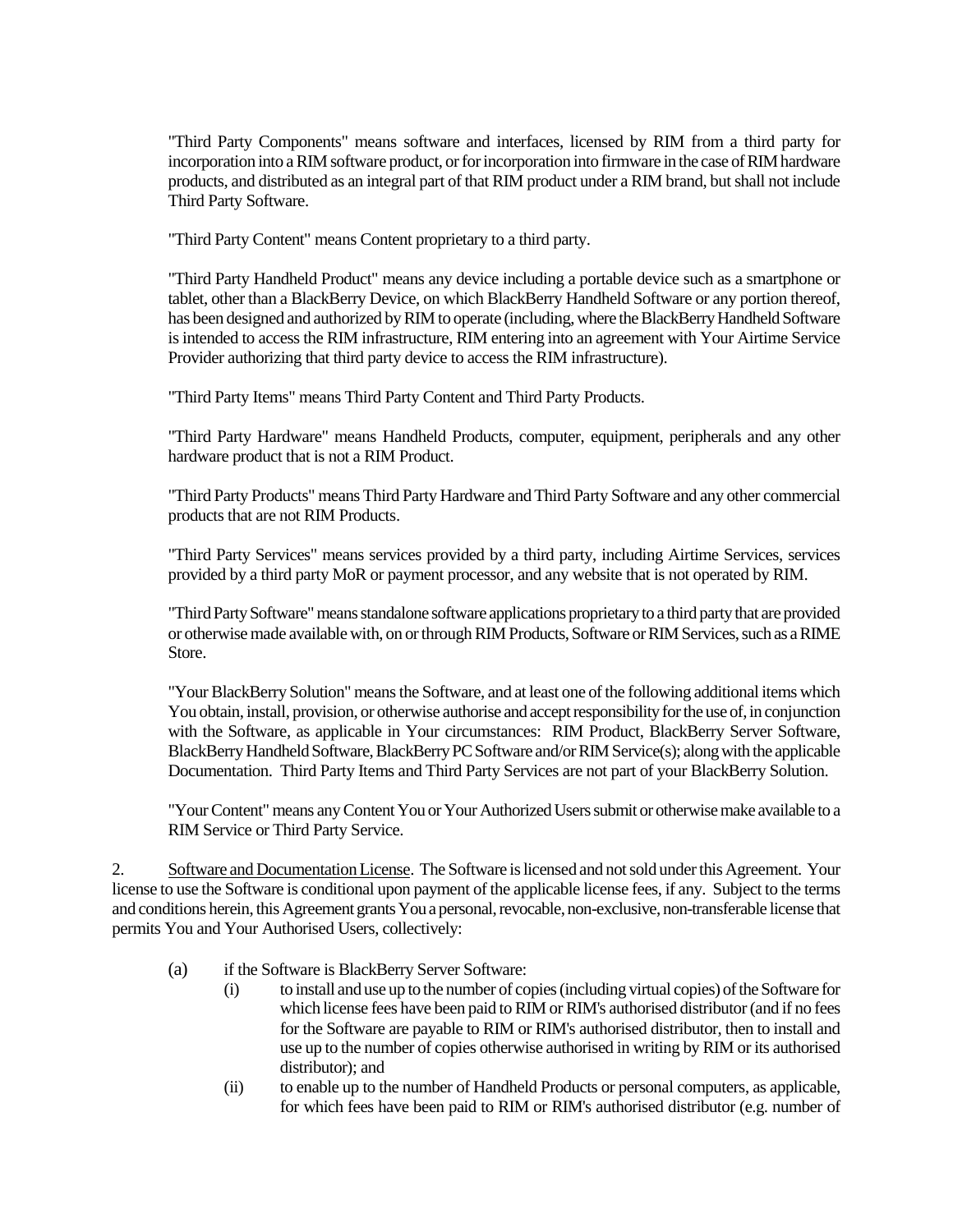client access licenses ("CALs") purchased for BlackBerry Enterprise Software) to access the Software (and if no fees are payable to RIM or RIM's authorised distributor to enable Handheld Products to access the Software, then to enable up to the number of Handheld Products or personal computers otherwise authorised in writing by RIM or its authorised distributor); and

- (b) if the Software is BlackBerry Handheld Software or BlackBerry PC Software and:
	- (i) is pre-installed on hardware, then, to use the single copy of that Software installed on the hardware; or
	- (ii) is not pre-installed on hardware, then, to install and use the Software on the number of units of the applicable hardware corresponding to the license fees for the Software paid to RIM or RIM's authorised distributor (and if no fees are payable to RIM or RIM's authorised distributor for the Software, then to install and use up to the number of copies otherwise authorised in writing by RIM or its authorised distributor).

If You are acquiring the Software (and any associated CALs) on a subscription basis or as part of a free trial, then the license rights set out above apply only for the time period for which you have paid the requisite subscription fees or for the time period authorised by RIM or its authorised distributor, as the case may be.

In all cases, the license(s) granted under this Agreement, permit You and Your Authorised Users to use or allow the use of the Software or to access the RIM Services only for Your own internal or personal purposes and only as part of Your BlackBerry Solution. If an Authorised User also wishes to use the BlackBerry Handheld Software as part of another BlackBerry Solution (i.e. a BlackBerry Solution comprised in part of RIM proprietary products, software or services which You, or someone acting on Your behalf, have not obtained, installed or provisioned, and You are prepared to permit, but not accept responsibility for, such use; "Other BlackBerry Solution"), then that use is not covered by this license agreement and You must require the Authorised User to enter into a separate license agreement with RIM entitling him or her to use the Software as part of the Other BlackBerry Solution. For example, if You are a corporation and Your employee wishes to use the BlackBerry Handheld Software in conjunction with his or her personal BlackBerry Prosumer Services or the Windows Live Messenger client Software, and You are prepared to permit, but not take responsibility for such use, then that use is not covered by this Agreement with "You" as a corporation and You are not responsible for it, provided that You have confirmed with the Authorised User that he or she has entered into this Agreement in their personal capacity in relation to their use of that Software as part of the Other BlackBerry Solution. Similarly if You have a Hosted BES Access Agreement in place, Your customers must enter into a BBSLA in order to use the BlackBerry Enterprise Server Software as part of their BlackBerry Solution).

Updates and Upgrades. This Agreement and the licenses granted herein, do not imply any rights or entitlement to: (A) future upgrades or updates of the Software or Third Party Software; (B) in the case of BlackBerry Handheld Software on a Handheld Product, the ability to access applications, other than those included in the Software; or (C) acquire any new or modified RIM Services. Notwithstanding the foregoing, the Software may include functionality to automatically check for updates or upgrades to the Software, and You may be required to update Software or Third Party Software in order to continue to access or use certain RIM Services, other new Software or Third Party Items or Third Party Services or portions thereof. Unless You, or a third party with whom You have an agreement to provide Your BlackBerry Solution or portions thereof to You, configures Your BlackBerry Solution to preclude the transmission or use of upgrades or updates to the Software, Third Party Software or RIM Services, You hereby agree that RIM may (but is not obligated to) make such updates or upgrades available to You from time-to-time. Any updates or upgrades provided to You by RIM under this Agreement shall be considered BlackBerry Handheld Software, BlackBerry PC Software, BlackBerry Server Software, RIM Services or Third Party Software, as the case may be.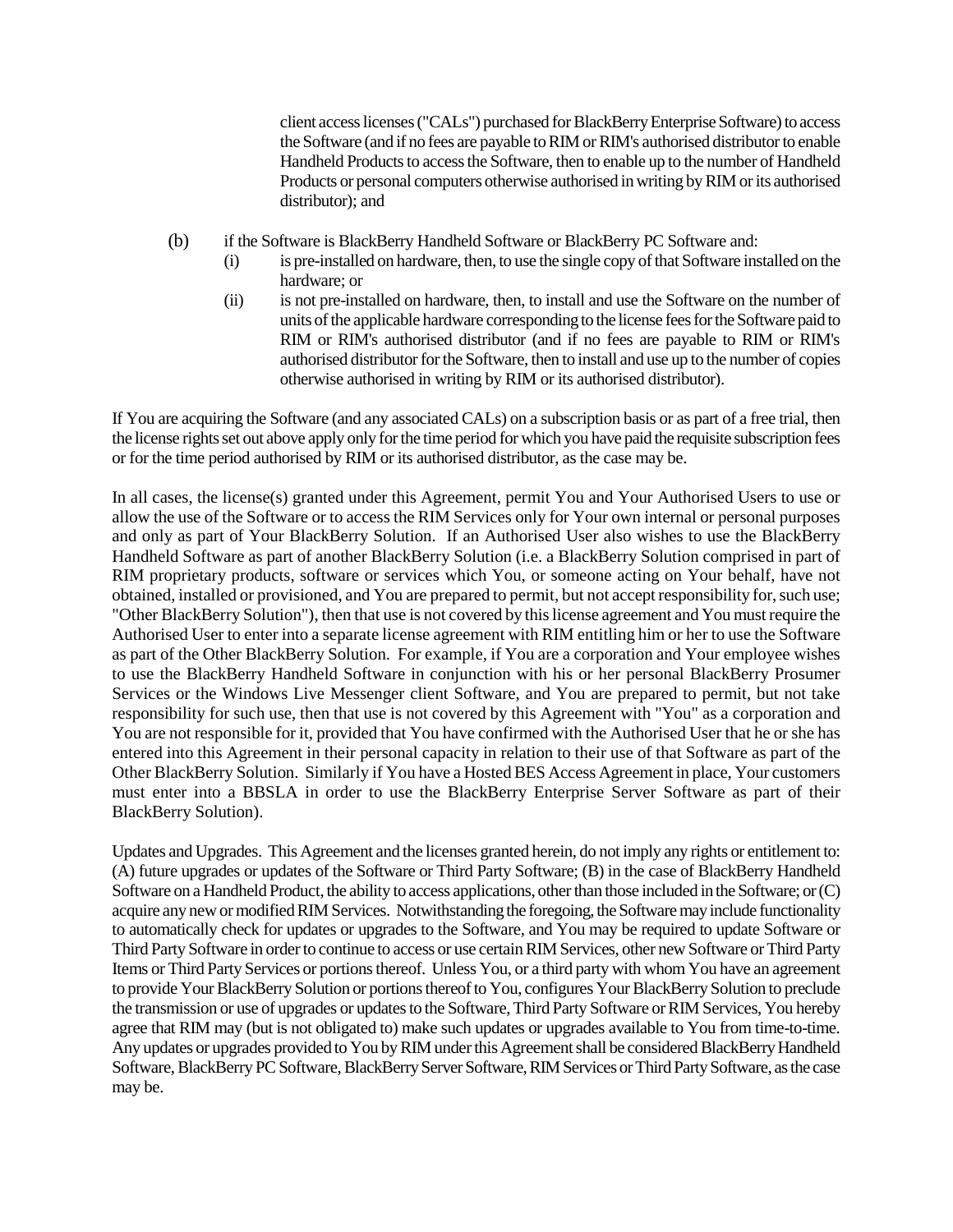Beta Products. If the Software , or any Service accessed through the Software, is identified as pre-commercial, evaluation, "alpha" or "beta" software ("Beta Software" and "Beta Service" respectively), the license rights set out above with respect to Your use of such Beta Software or access to the Beta Services apply only for the time period authorised by RIM ("Test Period") and solely to the extent necessary to enable You, and Your Authorised Users (there are no Authorised Users for Beta Software or Beta Services if You are an individual) to test and provide Feedback to RIM regarding the Beta Software and Beta Services, and any RIM Product provided by RIM for use with the Beta Software ("Beta Hardware", and together with Beta Software and Beta Services, "Beta Products"); and if Beta Software or other Beta Products are provided as part of a RIM developer program, to develop software applications for use solely with the applicable Software, or commercial versions of the Beta Software or other Beta Products, if and when they are commercially released by RIM. Such license will automatically terminate upon the expiration of the Test Period, which period may be extended or terminated by RIM at any time, in its sole discretion, but, unless You are in breach of this Agreement, RIM will, if feasible, use commercially reasonable efforts to provide You with prior notice of any change to the duration of the Test Period. Notwithstanding the Test Period, You acknowledge and agree that RIM may include technical measures in the Beta Products that render them inoperable after a specified period of time and You agree that You will not circumvent such technical measures, nor attempt to do so. In consideration of the grant of license to the Beta Products, You agree that You will provide RIM with Feedback on Beta Products as RIM reasonably requests, including ongoing feedback regarding bugs and faults experienced during the Test Period, without any compensation or reimbursement of any kind from RIM, and that the Section below entitled "Feedback" will apply to such Feedback. RIM may specifically request that You complete a survey related to a specific Beta Product and You agree to complete any such surveys.

Reproduction Rights. You may not distribute or modify the Software, or any Content made available to You as part of a RIM Service, in whole or in part. Except to the extent that RIM is expressly precluded by law from prohibiting these activities, You may not copy, reproduce or in any other manner duplicate the Software, or any Content made available to You as part of a RIM Service, in whole or in part, except as expressly authorised in this Agreement, in the Documentation for the applicable RIM Service, or in a separate written agreement between You and RIM or a RIM affiliate. For the purposes of this provision, "copy" or "reproduce" shall not include copying of statements and instructions of the Software that naturally occurs during normal program execution when used in accordance with and for the purposes described in the Documentation or in the course of making unmodified regular back-ups of the Software or of the computer or system on which the Software is installed, in accordance with industry standard business practices. You may not copy any Documentation or portion thereof other than for Your own personal or internal use and for use in conjunction with Your use of Your BlackBerry Solution.

3. Rules of Use for BlackBerry Solution. You are responsible for all activities with respect to Your BlackBerry Solution undertaken by You and Your Authorised Users and You will ensure that:

- (a) You and Your Authorised Users only use Your BlackBerry Solution and any portion thereof, in accordance with this Agreement, all applicable laws and regulations, and the applicable Documentation for Your BlackBerry Solution or portion thereof;
- (b) You have the right and authority to enter into this Agreement, either on Your own behalf or on behalf of a company or other entity, or minor, and You are over the age of majority;
- (c) Any information that is provided to RIM pursuant to this Agreement, including when registering to use any RIM Service, placing an order through a RIME Store, or completing a transaction through the BlackBerry Payment Service, is true, accurate, current and complete, and so long as You or Your Authorised Users continue to use a RIM Service or maintain an account, You will update such information to keep it true, accurate and complete;
- (d) You and Your Authorised Users do not knowingly, after making such inquiries as a reasonable person in Your or Your Authorised User's position would undertake, use or permit others to use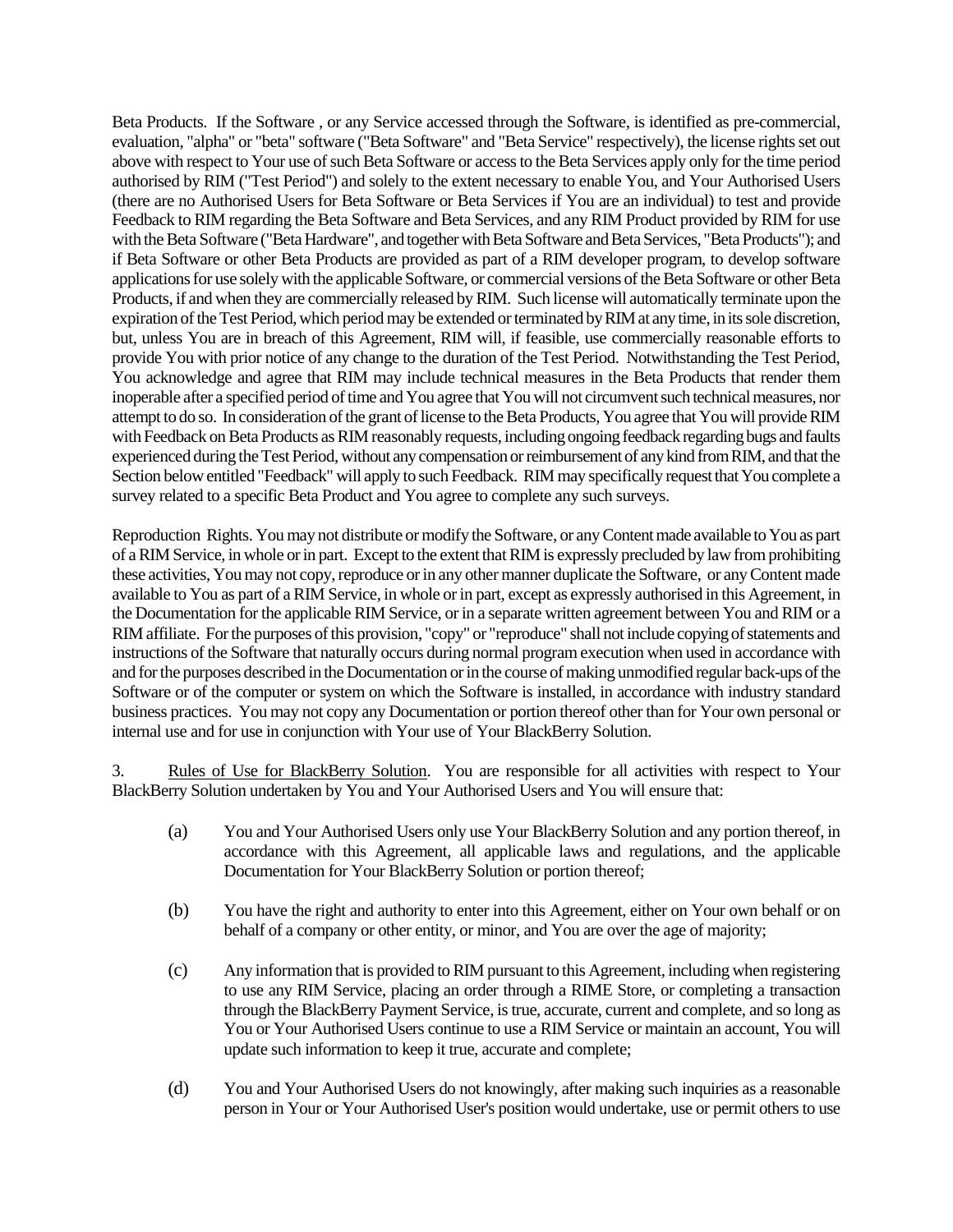Your BlackBerry Solution or portion thereof in isolation or with any Third Party Item or Third Party Servicesin a manner that in RIM's judgment, acting reasonably, interferes with, degrades or adversely affects any software, hardware, system, network,Content, or service, including any part of Your or any other end user's BlackBerry Solution, used by any person, including RIM or an Airtime Service Provider, or otherwise has a detrimental effect upon RIM, the RIM Group of Companies, an Airtime Service Provider or any of their respective customers or infrastructure or products or services, and You will immediately cease any such activity upon RIM delivering notice of same to You;

- (e) You and Your Authorised Users do not use Your BlackBerry Solution or any part thereof to transmit, publish, post, upload, distribute or disseminate any inappropriate, profane, harassing, abusive, defamatory, libellous, obscene, illegal or deceptive Content.
- (f) You and Your Authorised Users do not use Your BlackBerry Solution, or any part thereof, to commit or attempt to commit a crime or facilitate the commission of any crime or other illegal or tortious acts, including uploading, collecting, storing, posting, transmitting, communicating or otherwise making available any information or material that You do not have a right to collect, store or make available, including under any law or under contract or in violation of any duty, in breach of privacy rights or laws, illegal gambling, or any act that would infringe, violate or misappropriate any intellectual property rights and/or other proprietary rights of any third party (including copying and sharing software or Content for which You and Your Authorised Users do not have the rights to copy and share, or unlawfully circumventing any digital rights management protections);
- (g) You and Your Authorised Users do not use the BlackBerry Solution, or any part thereof, to upload, post, email, transmit, or otherwise make available any software or Content that contains any (i) virus, Trojan horse, worm, backdoor, shutdown mechanism, malicious code, sniffer, bot, drop dead mechanism, or spyware; or (ii) any other software or Content likely or intended to (A) have an adverse impact on the performance of, (B) disable, corrupt, or cause damage to, or (C) cause or facilitate unauthorized access to or deny authorized access to, or cause to be used for any unauthorized or inappropriate purposes, any software, hardware, services, systems, or data ("Malware") (and, if You become aware of the existence of any Malware in or relating to the BlackBerry Solution, You will promptly notify RIM);
- (h) You and Your Authorised Users do not sell, rent, lease, or transfer, or attempt to sell, rent, lease, or transfer, the Software or any Content, or any part thereof, made available to You as part of a RIM Service or Your entitlement to use a RIM Services or any part thereof, (including operating a service bureau or equivalent service using the Software) to any other person, or in the case of preinstalled Software, for use on any other device, without the prior express written permission of RIM;
- (i) You and Your Authorised Users do not attempt to gain unauthorised access to any RIM Services, other accounts, computer systems or networks connected to a RIM Service, through hacking, password mining or any other means, or obtain or attempt to obtain any materials or information made available through a RIM Service through any means not intentionally made available to You by such RIM Service;
- (j) You and Your Authorised Users do not use Your BlackBerry Solution, or any part thereof, to impersonate any person or entity, or falsely state or otherwise misrepresent Your or Your Authorised User's affiliation with a person or entity, or create a false identity to mislead others, including phishing and spoofing;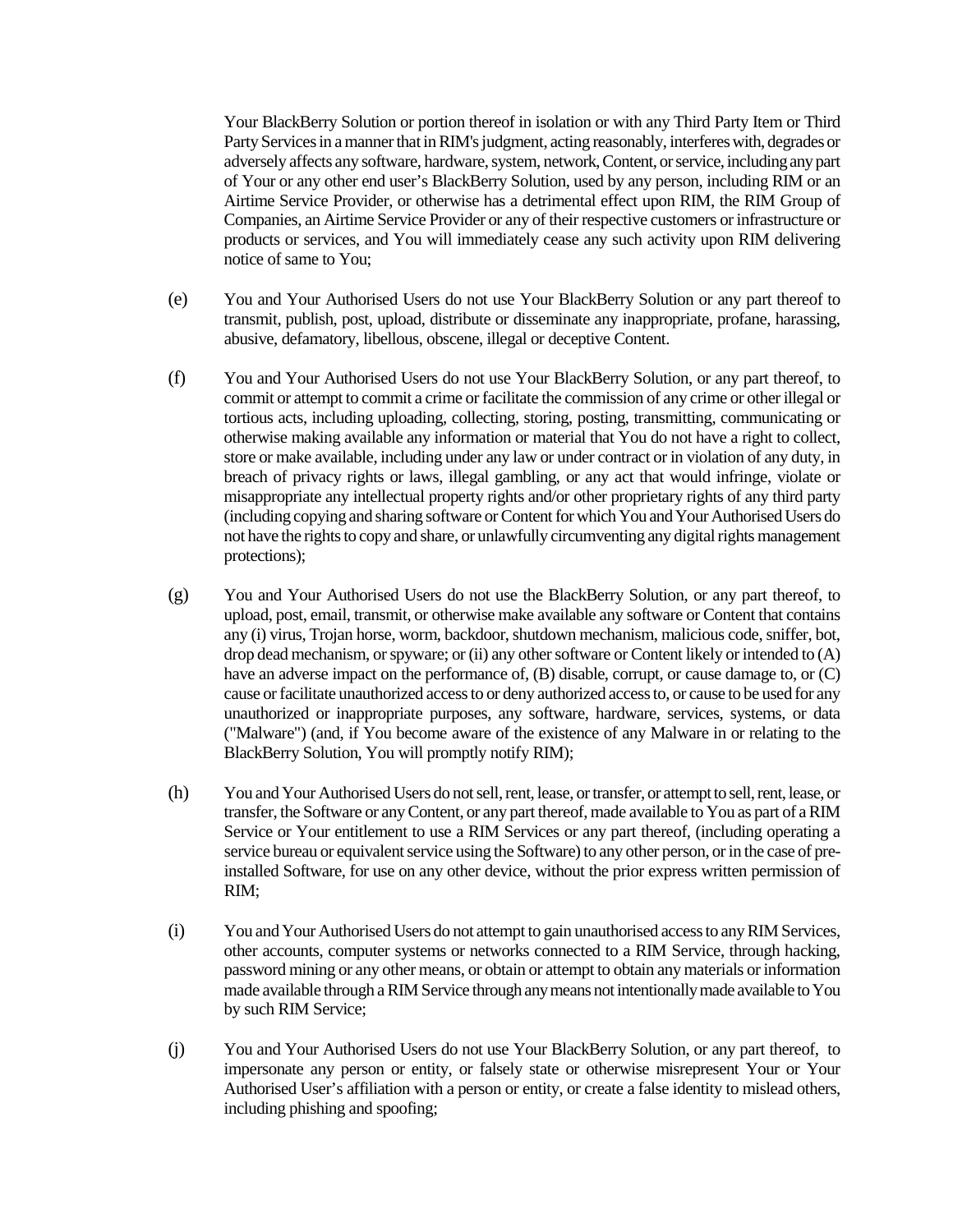(k) You and Your Authorised Users cooperate with RIM and provide information requested by RIM to assist RIM in investigating or determining whether there has been a breach of this Agreement and provide RIM or a RIM appointed independent auditor with access to the premises and computers where the RIM Products, RIM Services or Software are or have been used and any associated records. You hereby authorise RIM to cooperate with: (i) law enforcement authorities in the investigation of suspected criminal violations; (ii) third parties in investigating acts in violation of this Agreement; and (iii) system administrators at Internet service providers, networks or computing facilities in order to enforce this Agreement. Such cooperation may include RIM disclosing Your or Your Authorised Users' username, IP address, or other personal information.

4. Required Third Party Items and Third Party Services. You are responsible for ensuring that theThird Party Items and Third Party Services (including the computer systems, Internet connectivity, wireless networks, desktop cryptography implementations and Airtime Services) with which You choose to operate Your BlackBerry Solution meets RIM's minimum requirements, including the processing speed, memory, client software and the availability of dedicated Internet access required for Your BlackBerry Solution as set out in the Documentation, and that You and Your Authorised Users' use of such Third Party Items and/or Third Party Services with Your BlackBerry Solution is not in violation of any licenses, terms, conditions, laws, rules and/or regulations respecting the use of such Third Party Items and Third Party Services. Airtime Services are generally required to use Your BlackBerry Solution, including, for video chat, email and cellular phone calls. Airtime Service charges may be charged in connection with Your use of Your BlackBerry Solution, and You agree that as between You and RIM, You are responsible for all Airtime Service charges incurred through such use. Your Airtime Service Provider may limit which RIM Services and Third Party Services are made available to You. If You wish to obtain information about which Airtime Service Providers support Your BlackBerry Solution in Your location please contact RIM via legalinfo@rim.com. You may extend your desktop based cryptography implementations (such as S/MIME Version 3.0 (or subsequent) or implementations based on the RFC 2440 standards, such as PGP) to Your BlackBerry Handheld using Software, but RIM does not supply the desktop cryptography implementations which are Third Party Items, and, without limiting the general disclaimers in Section 22, NEITHER RIM NOR ITS AFFILIATES HAVE ANY LIABILITY WHATSOEVER FOR ANY ISSUE ARISING FROM OR RELATING TO YOUR DESKTOP CRYPTOGRAPHY IMPLEMENTATION.

# 5. Additional Terms.

- (a) You may be required to agree to additional terms and conditions:
	- i. with RIM in relation to Third Party Components (e.g. open source components) and in order to use certain RIM Services or RIM Content or to obtain an update or upgrade to a RIM Product or RIM Service;
	- ii. with a third party to acquire or use a Third Party Item or Third Party Service, including to acquire a third party Offering through a RIME Store or to use a Third Party website;
	- iii. with an MoR to make a purchase through a RIME Store or an In-App Product purchase using the BlackBerry Payment Service; and
	- iv. with an Airtime Service Provider for Airtime Services.
- (b) You are responsible for complying with any agreement You enter into with a third party and RIM shall not be responsible or liable in any way for any loss or damage of any sort incurred as a result of Your dealings with any such third parties. If You are unsure whether RIM is the source of any Content, item, product or service, please contact RIM at legalinfo@rim.com. If You deal with third parties through the Internet or in association with Third Party Services, take care to ensure You know who You are dealing with, and that You know the terms and conditions associated with those websites and any Third Party Services or Third Party Items You may access or receive, including delivery and payment terms, terms of use, end user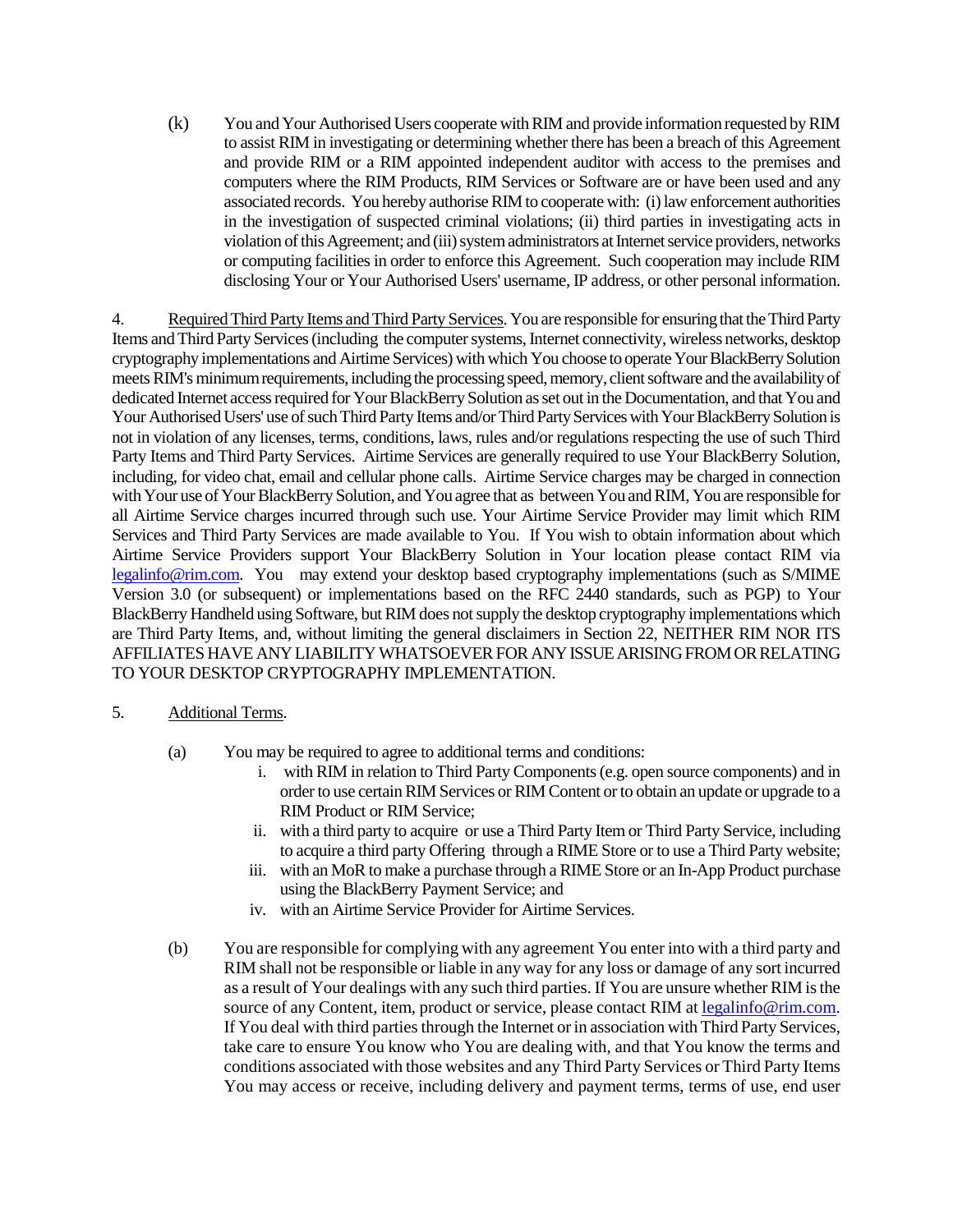license terms, ability to return products, privacy terms, privacy settings, and security features to protect Your private information and to ensure Your personal safety.

- (c) In no event shall such additional terms and conditions between You and any third party be binding on RIM or impose any additional obligations, or obligations inconsistent with the terms and conditions of this Agreement, upon RIM whatsoever, and as between You and RIM, the terms and conditions related to Third Party Items and Third Party Services in this Agreement shall still apply to those items.
- (d) To the extent that any Third Party Component is covered by additional terms and conditions that provide You with rights to use, copy, distribute or modify all or a part of such Third Party Component broader than the rights granted to You under this Agreement for the Software, then, solely to the extent that You can exercise such broader rights without breaching the terms or conditions of this Agreement for the remainder of the Software, You shall obtain the benefit of such broader rights. With respect to Third Party Software or Third Party Services (which include software and Content) made available to You by RIM, except Third Party Software and Third Party Services distributed through a RIME Store (which is addressed in Section 9), if the Third Party Software or Third Party Service is not accompanied by a separate license or terms of service, its use shall be subject to the terms and conditions of this Agreement as though it were Software or RIM Services (as applicable) that forms part of Your BlackBerry Solution; provided that such Third Party Software or Third Party Software is provided to You by RIM "AS IS" and "AS AVAILABLE", with no express or implied conditions, endorsements, guarantees, representations or warranties, and as between You and RIM, the limitations and exclusions of liability, disclaimers and refund provisions set out in this Agreement for Third Party Items and Third Party Services, and not for Software, shall apply. Any Third Party Software shipped on a BlackBerry Handheld is provided to You as a convenience by RIM, and if You wish to obtain the Third Party Software on other terms, You should acquire the Third Party Software directly from its suppliers.

# 6. RIM Services.

- (a) Modification or Discontinuance of RIM Services. You agree that RIM may, without liability to You, modify, suspend, discontinue, remove, place limits on, or disable any RIM Service at any time, temporarily or permanently, with or without notice to You; provided that if RIM permanently discontinues a RIM Service (in which case Your license to use any BlackBerry Handheld Software specifically designed to access that RIM Service shall automatically terminate), and if You have paid for that RIM Service to be available for a specific portion of time and are not in breach of this Agreement, You may be entitled to a refund of all or a portion of the amount You paid to RIM for the RIM Service, as set forth inRIM's then current refund policy for theRIM Service. Such refund, if any, will be Your exclusive entitlement and RIM's sole liability to You in the event RIM permanently discontinues a RIM Service.
- (b) Maintenance. Without limiting the foregoing, RIM reserves the right to, and You agree that RIM may in is sole discretion, periodically suspend access to RIM Services, or otherwise take RIM Services out of operation, in order fix software bugs, install updates and do diagnosis and other maintenance of RIM Services.

# 7. Your Contributions and Other Content.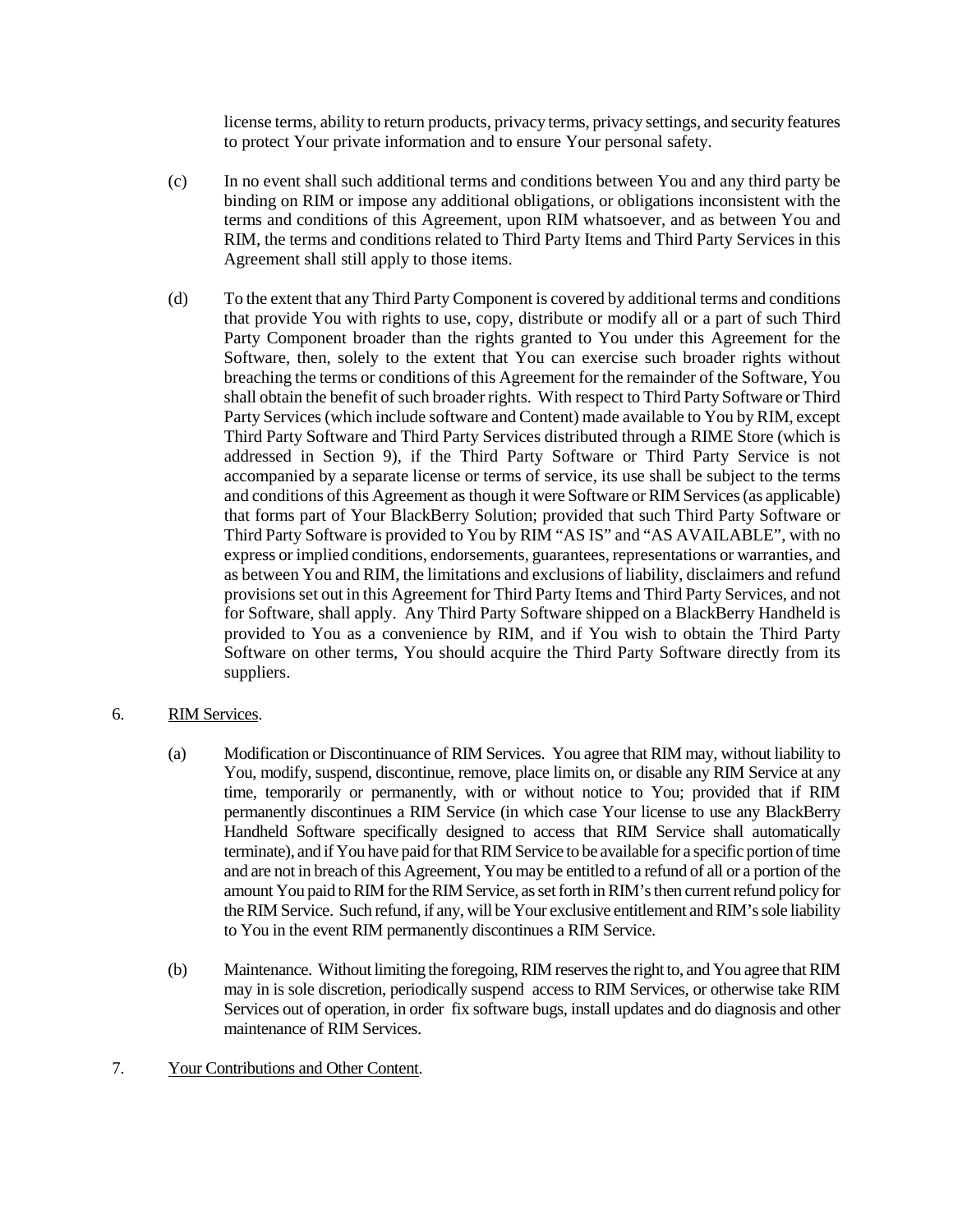- (a) Feedback. You may provide feedback to RIM about Your BlackBerry Solution. Unless RIM otherwise agrees in writing, You hereby agree that RIM shall own all feedback, comments, suggestions, ideas, concepts and changes that You provide to RIM regarding 'Your BlackBerry Solution and all associated intellectual property rights (collectively the "Feedback") and you hereby assign to RIM all of Your right, title and interest thereto. You will not knowingly provide RIM any Feedback that is subject to third party intellectual property rights. You agree to cooperate fully with RIM with respect to signing further documents and doing such other acts as are reasonably requested by RIM to confirm that RIM owns the Feedback and to enable RIM to register and/or protect any associated intellectual property rights and/or confidential information.
- (b) End User Content, Third Party Items. You, and not RIM, are entirely responsible for Your Content. RIM does not control the Content or other Third Party Items that are made available to You by end users in connection with their BlackBerry Solution or any Third Party Service used in conjunction with their BlackBerry Solution, and in addition to the general disclaimers in Section 22, RIM does not guarantee the accuracy, integrity, or quality of, and is not liable for any such Third Party Items. RIM may establish general practices and limits concerning use of RIM Services, including, the volume of Content that may be stored, the maximum period of time during which the Content or message/discussion board postings will be retained on any RIM Service (including any cloud storage service), and/or the period of time during which You may continue to use or access any Content. You may use Content made available by RIM or a RIM affiliate, in connection with a RIM Service solely for Your personal use and in accordance with the specific license terms and conditions applicable to the RIM Service. You may not use Content provided to You as part of the "BBM Music" service for ring tones. Restrictions such as those set out above will be detailed in the Documentation for the applicable RIM Service, which You should familiarize Yourself with and review from time to time as RIM may make prospective changes. You agree that RIM has no responsibility or liability whatsoever for the loss, deletion of, unauthorized access, or failure to store any Content and, provided You have the necessary rights or licenses to do so, You should keep an alternative back-up copy of any Content for which retaining a copy is important for You.
- (c) Your Content. Other than as expressly provided in this Agreement or an addendum thereto, this Agreement does not transfer any ownership of Your Content to RIM. With respect to any of such Content that You or Your Authorized Users make available for inclusion on publicly accessible web sites or other publicly accessible aspects of the RIM Services, You grant RIM a worldwide, perpetual, irrevocable, transferable, royalty-free and non-exclusive license to use, distribute, reproduce, modify, adapt, publicly perform, and publicly display that Content as is reasonable in connection with the provision and management of any RIMService, and in relation to any Content that You or Your Authorized Users make available for other aspects of RIM Services, You grant to RIM a worldwide, royalty-free and non-exclusive license to use, distribute, reproduce, modify, adapt, publicly perform and publicly display such Content as is reasonably required to provide You with the RIM Service; and You warrant and covenant in both instances that You have the right to grant to RIM such a license.
- (d) Objectionable Content and Third Party Items. You understand that by using Your BlackBerry Solution or a Third Party Service, You and Your Authorized Users may be exposed to Content and Third Party Items that are, or that You or Your Authorized Users consider to be, offensive, indecent, or otherwise objectionable. RIM and its designees shall have the right (but not the obligation) in their sole discretion to pre-screen, refuse, or remove any Third Party Itemsfrom any RIM Service.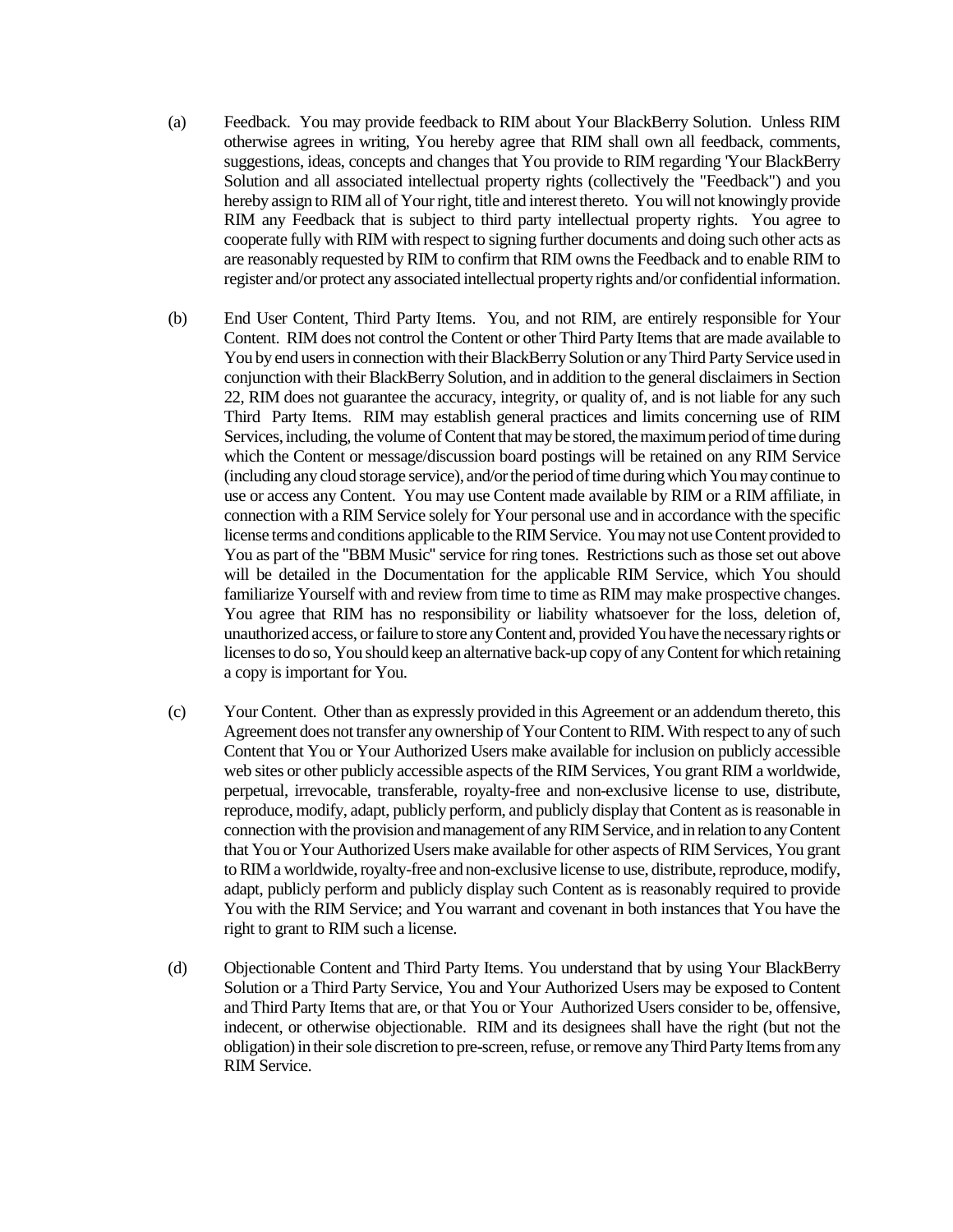- (e) Parental Controls and Adult Supervision. Portions of Your BlackBerry Solution or Third Party Services may include settings that permit You to block or filter certain Content, RIM Services, Third Party Services or Third Parties. It is entirely Your responsibility to select and enable such settings to Your desired preference. RIM does not guarantee that such settings are error-free, will block all relevant Content, RIM Services, Third Party Services, or Third Parties, or cannot be disabled or circumvented by others who have access to Your BlackBerry Solution. If You allow Your child to listen to, view or access Software, RIM Services, Third Party Services or Third Party Items on Your Handheld Product, it is Your responsibility to determine whether such Software, RIM Services, Third Party Services or Third Party Items are appropriate for Your child, and You are fully responsible for Your child's access to and use of the Software, RIM Services, Third Party Services and Third Party Items, including all financial charges or other liability incurred in respect of such use or access.
- (f) Removal of Software and Third Party Items. You agree that from time to time RIM may remove Software or Third Party Itemsfrom any RIM Service including a RIME Store or My World and, where legally required or where Software or a Third Party Item interferes with, degrades the performance, or adversely affects any software, hardware, system, network or data, including any portion of Your and/or other users' BlackBerry Solution, may remove such Software or Third Party Item from Your Handheld Product, suspend access to the applicable RIM Service or Third Party Service for indefinite periods of time or cease to make these available to You at any time, without notice to You, and, subject to Section 6(a), You will have no recourse against RIM should this occur.
- (g) Additional Revocation Rights. Except to the extent prohibited by law, RIM reserves the right in its sole discretion, and at any time, for any reason and without notice to You, to change, suspend, remove, disable, limit, preclude or terminate Your access and remove from Your BlackBerry Handheld Product any Software or Third Party Item, including, disabling or removing the operation of such materials that have already been installed on a Handheld Product, and You will have no recourse against RIM should this occur.

### 8. Safety Info Related to Use of Technology.

- (a) Physical Symptoms. In rare cases, people experience seizures or blackouts due to exposure to flashing lights and patterns often found in technology such as video games. If You have done so, or have experienced any nausea, involuntary movements, tingling, numbness, vision issues while using technology in the past, You should consult with Your doctor before using similar technology and should immediately cease all such use of such technology should the symptoms reoccur. In any event You should avoid prolonged use of technology to minimize any possible discomfort or fatigue, including any muscle, joint or eye strain and should closely monitor Your children's use of technology to avoid possible problems.
- (b) Emergency Services. The video calling features of BlackBerry Handheld Software are not interconnected with a public switched telephone network (PSTN), do not use telephone numbers to communicate with other devices, and are not designed or intended to be replacements for Your ordinary mobile or fixed line telephone. In addition, You acknowledge and agree that neither BlackBerry Mobile Voice Software ("MVS") nor the video chat features of the Software are designed or intended to be a replacement for Your traditional fixed line or wireless mobile telephone, and that they may not be used to place calls to "911", "112", "999", "000" or other designated numbers intended to connect a user to public safety answering points or similar emergency services pursuant to local telecommunications laws ("Emergency Services "). Calls to Emergency Services are not processed through video chat features or MVS, and will only be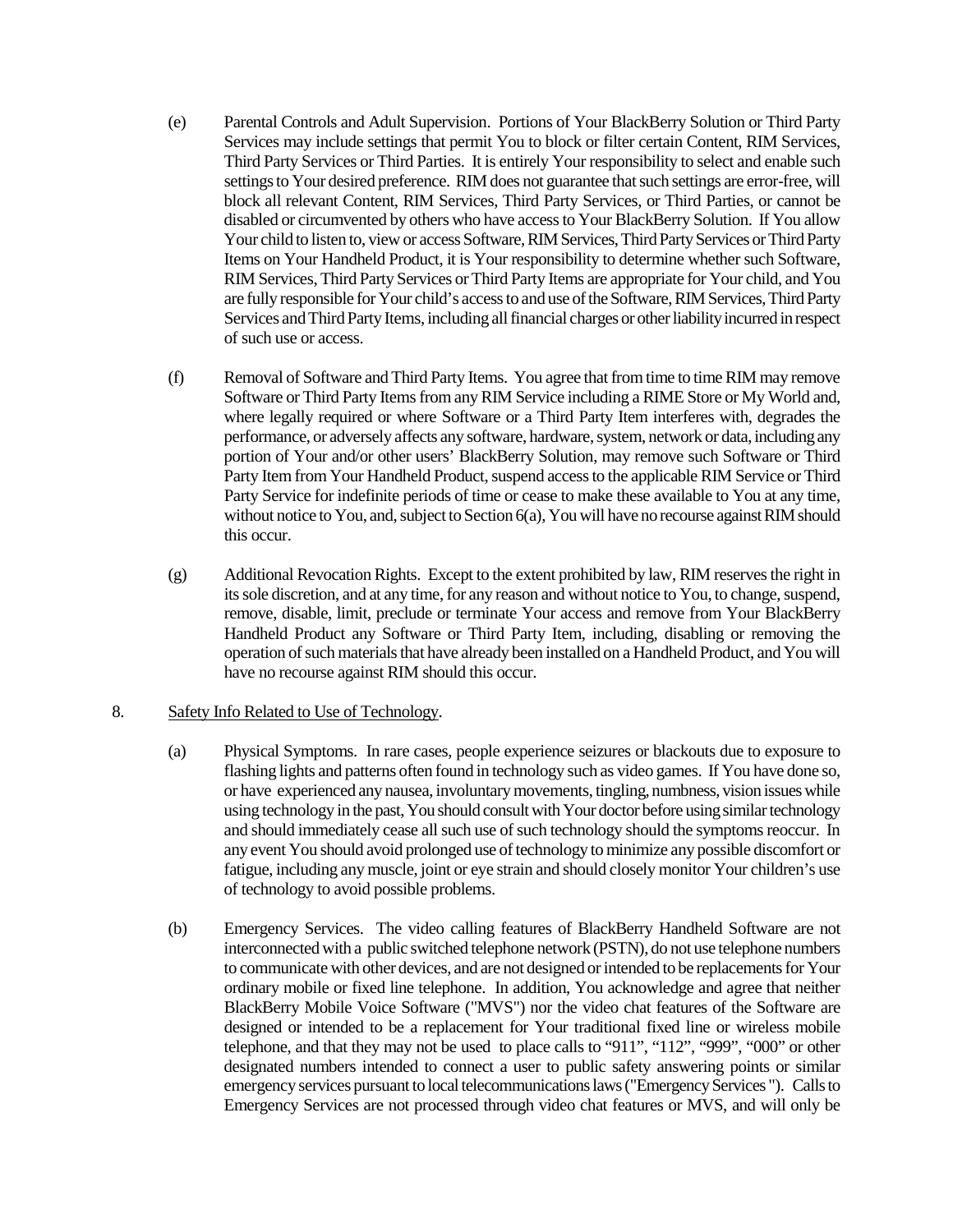processed from a BlackBerry Handheld Product where wireless cellular coverage is available from an Airtime Service Provider. You understand and agree that additional arrangements, separate from MVS or the video chat functionality of the Software, must be made to access Emergency Services, and that RIM Group of Companies and their respective officers, directors, and employees shall have no responsibility or liability whatsoever for any personal injury, death or damages arising out of or in connection with the inability to access Emergency Services through MVS or the video chat functionality of the Software.

9. RIME Store(s).The following additional terms and conditions apply to You and Your Authorized Users use of a RIME Store(s):

- (a) Applicability of Terms to Offerings. Except as expressly set out in this Section 9, all of the terms and conditions in this Agreement respecting Software, RIM Products, Third Party Items, RIM Services, and Third Party Services apply to corresponding type of Offerings. RIME does all of the RIM Group of Company e-commerce transactions for Your jurisdiction, and accordingly, in the context of distributions of RIME Store Offerings and purchases of In-App Products allreferences in this Agreement to RIM shall be deemed to be references to RIME.
- (b) Changes. RIME reserves the right in its sole discretion to make any updates, modifications and adjustments to a RIME Store without prior notice including to change the available Offerings, Offering descriptions, and terms, provided that such changes will only apply on a prospective basis.
- (c) Location of Offerings. Notwithstanding that an Offering is displayed on the RIME Store it may not be available through a RIME Store in all jurisdictions. RIME reserves the right, in its sole discretion to exclude or otherwise limit the provision of any Offering to a person or entity residing in any jurisdiction or geographical area, and to use technologies and information related to Your carrier and/or device, to identify Your jurisdiction or geographic area in order to facilitate such exclusions or limitations. Without limiting the foregoing, Offerings may only be downloaded, installed and/or used in the jurisdictions authorized by the applicable Vendor Terms (defined below) or as otherwise designated by the Vendor. In-App Products are only available in the jurisdictions in which the RIME Store Offering through which the In-App Product is made available is also made available to You.
- (d) Minors. Offerings are intended for individuals with the necessary capacity and ability to legally consent to the provision of required information and to enter into a contract. You agree to supervise and be responsible for all usage by minors of a RIME Store and purchases of In-App Product under Your name or account.
- (e) Service Providers. RIME may use a variety of service providers, including other members of the RIM Group of Companies to host, operate, and provide fulfillment and other services for the RIME Store(s) and BlackBerry Payment Service ("Service Providers").
- (f) Third Party MoRs. RIME makes the RIME Stores available to You and Your Authorized Users, but may not be the Merchant of Record for all RIME Stores or Kiosks or for all purchases of In-App Products. Third party MoRs will be identified at the time of purchase in a RIME Store or of an In-App Product, are providing You with Third Party Services, and in addition to additional terms and conditions, may require that You have an account with a specific payment processor, such as PayPal, Inc. in order to make a purchase.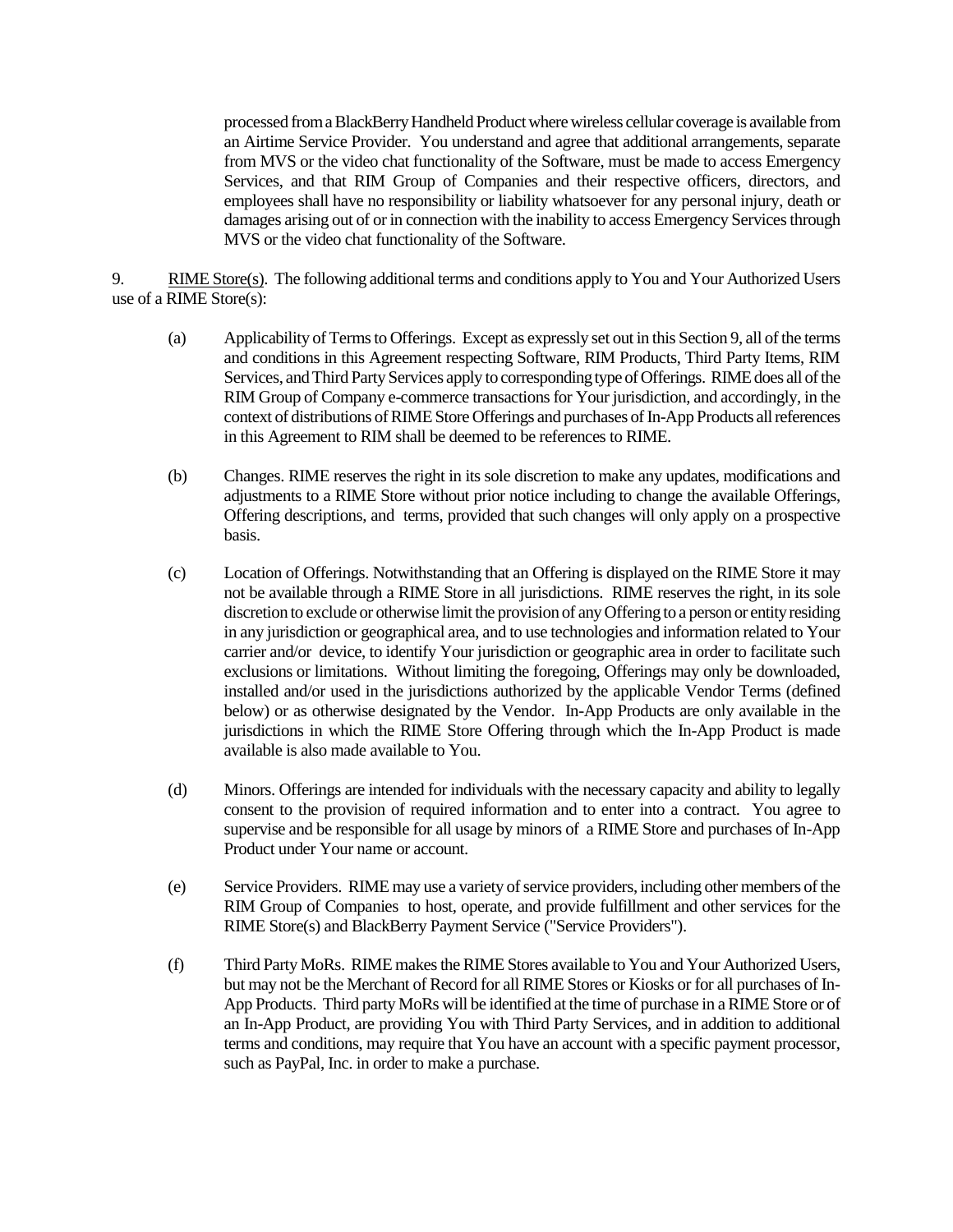- (g) Vendor Terms. Your right to use any Offering distributed to You through a RIME Store, including Your right to access and use any Offering that is a service, is subject to the terms and conditions of any end user agreements included with the Offering ("Vendor Terms"). If an Offering Vendor fails to provide Vendor Terms in association with an Offering, then You agree that Your use of such Offering shall be subject to the terms and conditions of an agreement with the same terms and conditions as this Agreement, as though the Offering were Software or RIM Services (as applicable) that forms part of Your BlackBerry Solution, with the following modifications: i) the Offering Vendor shall be deemed to be the licensor or service provider, as applicable, ii) the Offering is provided to You by RIME or its affiliates "AS IS" and "AS AVAILABLE", with no express or implied conditions, endorsements, guarantees, representations or warranties; and iii) as between You and RIME, the limitations and exclusions of liability and refund provisions set out in this Agreement for the applicable type of third party Offering, and not for Software or RIM Services, shall apply.
- (h) Offerings for Personal Use on BlackBerry Handhelds and Not for Resale. Notwithstanding any term or condition in the terms and conditions for a particular Offering, You agree and represent that You will only acquire Offerings for Your own personal use and not for sale or resale and that You will download, install and/or use Offerings that are software applications only on a RIM proprietary software platform operating on a Handheld Product.
- (i) Limited Support. In relation to a RIME Store, and Third Party Items and Third Party Services made available through a RIME Store, RIME will be responsible for: (a) limited support services with respect to Software and Third Party Items download issues only; and (b) front line support services for technical problems that You may encounter with respect to the BlackBerry Handheld Software that facilitates access to, and use of, the RIME Store. Please refer to the support web page for the applicable RIME Store for support services that are currently available.
- (j) Paid Upgrades. In some cases RIM may make a basic or time limited version of a RIM Service or an item of Software available to You either on the device as shipped or through a RIME Store, but require You to purchase an upgraded version of the RIM Service (or an upgraded subscription to the RIM Service) or of such Software in order to obtain additional functionality or to use the RIM Service or Software after an initial trial period.
- (k) MoR and RIME Responsibilities for Third Party Items or Third Party Services. Neither Third Party MoRs nor RIME have technical expertise with respect to Third Party Items or Third Party Services made available through a RIME Store. Offering Vendors are responsible for the warranties and support for their Offerings. You will have the benefit of the Offering Vendor's warranty (if any) with their Offerings. Warranties will vary between Offering Vendors and even between jurisdictions for a particular Offering Vendor. You should refer to the relevant documentation or Vendor Terms supplied with the Offering to find out what support an Offering Vendoris offering on any particular Offeringand Your rights in relation to support and warranties. Unless agreed otherwise or required by applicable law, any warranties provided in relation to Offerings only extend to You on the understanding that You are a user and not a reseller of those Offerings. Except to the extent expressly required by law, or by aMoR's return policy (if any) for the specific Third Party Item or Third Party Service, neither the MoRs, nor RIME either acting on its own account or as a Service Provider for a MoR, shall have any obligation to provide any operational or technical support or refund for the Third Party Items or Third Party Services made available through a RIME Store.
- (l) Refund or Warranty Rights. If notwithstanding the provisions of this Agreement, RIME is required by the laws applicable in Your jurisdiction to offer additional refund or warranty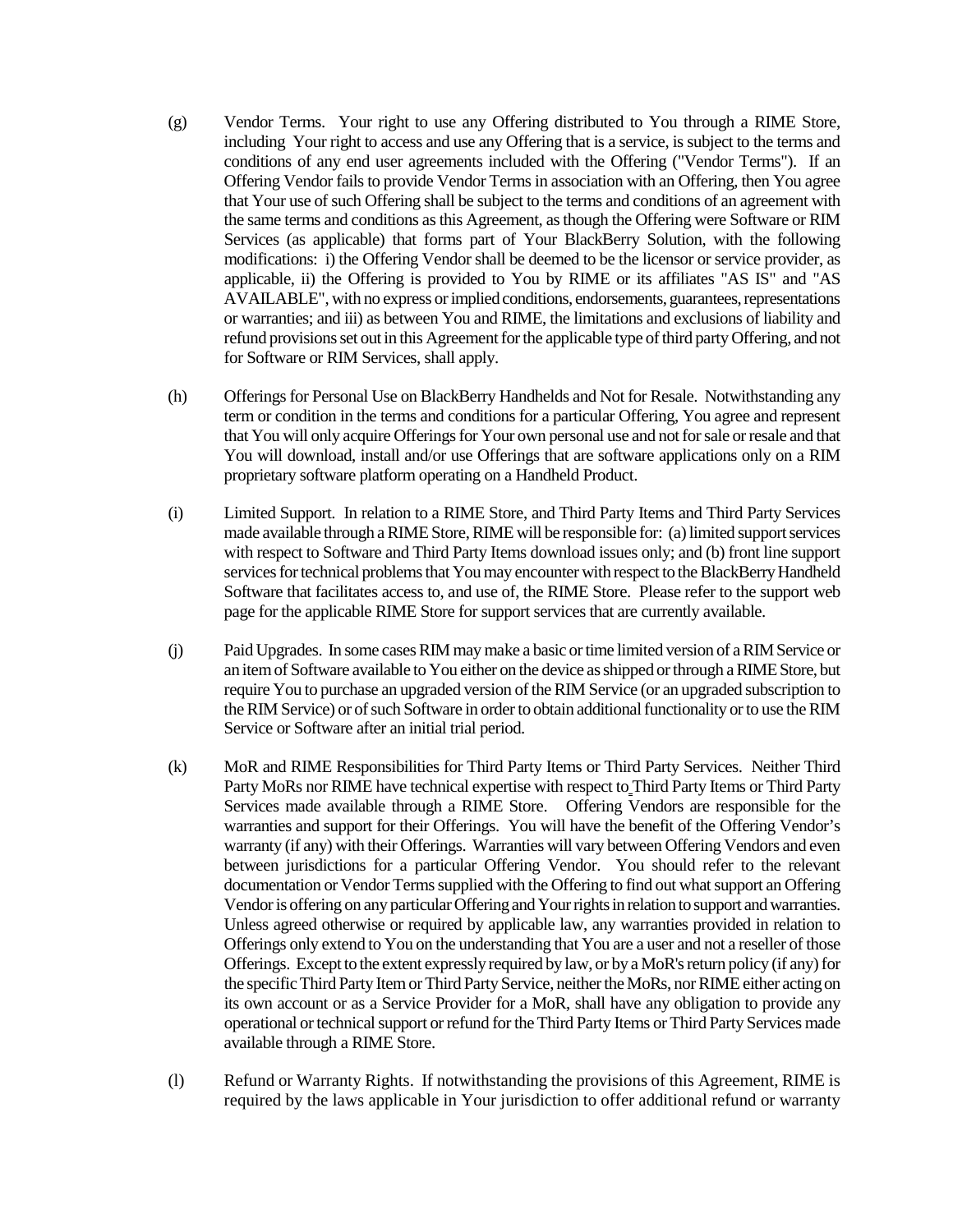rights for an Offering, RIME will provide such remedies as required pursuant to such laws and, where permitted, RIM may elect to provide one or more alternative RIM Products, Software, RIM Services, Third Party Items or Third party Services.

(m) In-App Products and BlackBerry Payment Service. The BlackBerry Payment Service enables Offering Vendorsto make digital products and services available to You from within Third Party Software or Software. You acknowledge that third party In-App Products are not stored on RIME's servers, are not distributed through a RIME Store, and You agree that it is the Offering Vendor of those In-App Products, and not RIME, who is responsible to fulfill Your orders of In-App Products and to deliver the In-App Products to You.

10. My World. Once You download any Software or Third Party Item through a RIM Service or Third Party Service, it becomes Your responsibility and neither RIME nor its affiliates shall be liable to You for any loss, destruction, or damage to any such materials. The My World repository enables You to uninstall and reinstall certain Software and Third Party Items on Your Handheld Product as further detailed in the then current rules for My World. You acknowledge and agree that the rules and features of My World may change from time to time, and agree to comply with the then current rules.

11. Intellectual Property. Neither You nor Your Authorized Users acquire hereby any ownership right, title or interest in or to any intellectual property or other proprietary rights, including patents, designs, trademarks, copyright, database rights or rights in any confidential information or trade-secrets, in or relating to Your BlackBerry Solution or any part thereof, including Content that is made available by RIM or its affiliates and their respective suppliers as part of a RIM Service, under this Agreement. You also do not acquire any license rights in or related to Your BlackBerry Solution or any portion thereof, or in any Content made available to You through a RIM Service, other than the rights expressly licensed to You under this Agreement, in the associated Documentation, or in another mutually agreed upon written agreement that You may have with RIM. No title and/or any right of possession to the RIM Product(s) (if any) is granted by virtue of this Agreement, and no title to any Beta Hardware passes to You at all. Any rights not expressly granted herein are expressly reserved. For clarity, notwithstanding anything else in this Agreement, in no event shall any patent licenses granted in the Software herein extend, or be construed to extend, to the use of any Third Party Services or Third Party Items either on a standalone basis or in conjunction with Your BlackBerry Solution, and, without limiting the foregoing, in no event shall the licenses granted hereunder be construed such that any supplier of such Third Party Services or Third Party Items be able to successfully assert that use of such Third Party Services or Third Party Items either in conjunction with all or a part of the BlackBerry Solution or on a standalone basis are licensed under RIM's patents by virtue of the fact that the Software is licensed hereunder. The Software and any copies You make of the Software , is only licensed, and not sold, to You, and the Software, all Documentation and any Content provided to You by RIM or its affiliates as part of a RIM Service and any site(s) which allow You to access any RIM Services are protected by Canadian, U.S. and international copyright and patent laws and international treaty provisions. There are severe penalties, both civil and criminal, for intellectual property infringement. You agree that nothing in this Agreement shall adversely affect any rights and recourse to any remedies, including to injunctive relief, that RIM and any providers of Content for a RIM Service may have under any applicable laws relating to the protection of RIM's or the Content providers' intellectual property or other proprietary rights.

12. Export, Import and Use Restrictions and U.S. Government Licenses. You agree that the RIM Products and Software may include cryptographic technology and will not be exported, imported, used, transferred, or re-exported except in compliance with the applicable laws and regulations of the relevant government authorities. You hereby represent that: (A) to the best of Your knowledge You are eligible to receive the RIM Product(s) and Software under applicable law; (B) You will not use the RIM Products and Software in the development, production, handling, maintenance, storage, detection, identification or dissemination of chemical, biological or nuclear weapons or their missile delivery systems, or of materials or equipment that could be used in such weapons or their missile delivery systems, or resell or export to anyone or any entity involved in such activity; and (C) You will ensure that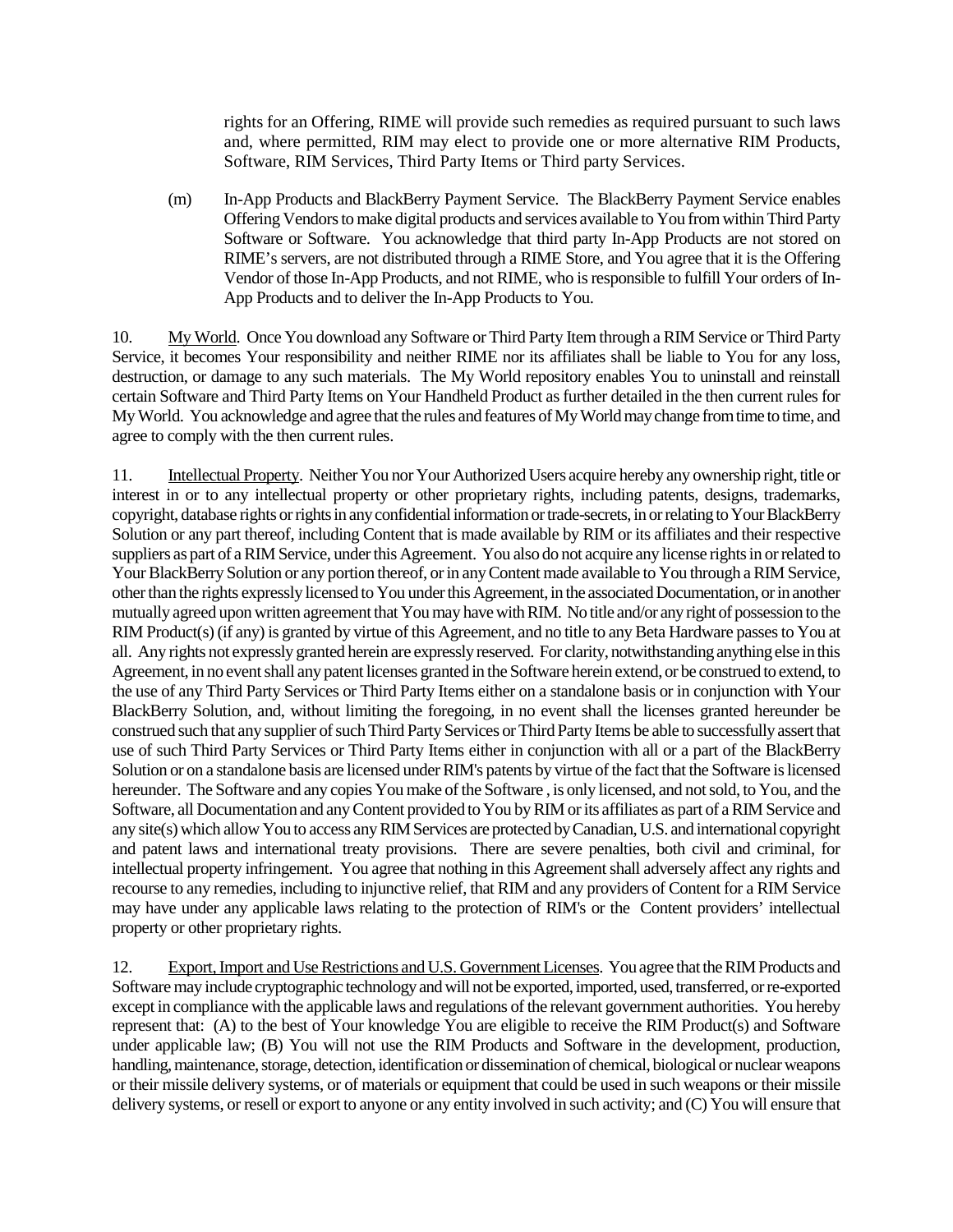Authorised Users use the RIM Product(s) and Software in accordance with the foregoing restrictions. Notwithstanding any agreement with a third-party or any provision of law, regulation or policy, if You are any agency of the government of the United States of America, then Your rights in respect of the Software shall not exceed the rights provided under this Agreement, unless expressly agreed upon by RIM in a written agreement between You and RIM and signed by a Chief Operating Officer or Chief Executive Officer of RIM.

13. Security, Accounts and Passwords. You agree to assume full responsibility for the establishment of appropriate security measures to control access to Your Handheld Product and the computer system with which it operates. Without limiting the foregoing, You agree to choose strong passwords, and to maintain the security and confidentiality of all passwords used to access Your BlackBerry Solution or any portion thereof, including passwords used to access any account established in connection with Your BlackBerry Solution. You further agree that You are responsible for all activity that occurs using Your passwords, or on or through Your accounts, including all financial charges or other liability incurred in respect of such activity. You agree to immediately notify RIM of any unauthorized use of all or any portion of Your BlackBerry Solution, including any passwords for any portion of Your BlackBerry Solution, by contacting RIM Customer Support (contact information located at www.blackberry.com/support). RIM may take such actions that it deems appropriate following receipt of such notification, but has no obligation to take any action. You agree that notifying RIM as set out above does not relieve You of responsibility for all activity that occurs using Your passwords, or on or through Your accounts.

### 14. Changing or Lost/Stolen Devices; Back-up/Wipe Data

- (a) Lost/Stolen Devices. If You think Your Handheld Protect has been stolen You should contact local law enforcement. If Your Handheld Product is lost, or You think it is stolen, and You have registered Your Handheld Product with a RIM Service, such as BlackBerry Protect, that provides device location, locking or remove data wiping features, You should use such RIM Service to attempt to locate or remotely wipe or lock Your Handheld Product. Notwithstanding the foregoing, and without limiting the general disclaimers in Section 22, RIM and its affiliated companies cannot ensure: (i) the availability, accuracy, completeness, reliability or timeliness of location data or any other data accessed through such location services, or (ii) that the remote wipe, remote lock or other functionality of such services will be successfully performed, as the Airtime Service coverage of Your Airtime Service Provider, the condition of Your Handheld Product, and system resources cannot be known at the time of the request.
- (b) Back-up/Wipe Data. RIM recommends, provided You have the necessary rights or licenses to do so, that You make regular back-ups of all emails, Content, and Third Party Software You acquire and/or other data on Your Handheld Product, as in many instances such data is not stored or otherwise backed up by or on behalf of RIM. If You transfer Your Handheld Product (as permitted by the BBSLA) for any reason, including in connection with the servicing of Your Handheld Product, unless You wipe all data from Your Handheld Product, and remove all expandable memory, this data will be available to the person who obtains that Handheld Product. If Your Handheld Product is returned to You after being wiped and transferred, such as after the servicing of Your Handheld Product, You will have to reinstall any software that was not originally shipped with the Handheld Product.
- (c) Disassociate Device. Some RIM Services, such as BlackBerry Protect and BlackBerry Internet Service, permit You to disassociate Your Handheld Product from such RIM Service. If Your Handheld Product is lost, stolen, You transfer Your Handheld Product for any reason, or if You no longer wish Your Handheld Product to be associated with such RIM Service(s), You are responsible for disassociating Your Handheld Product from such RIM Service(s).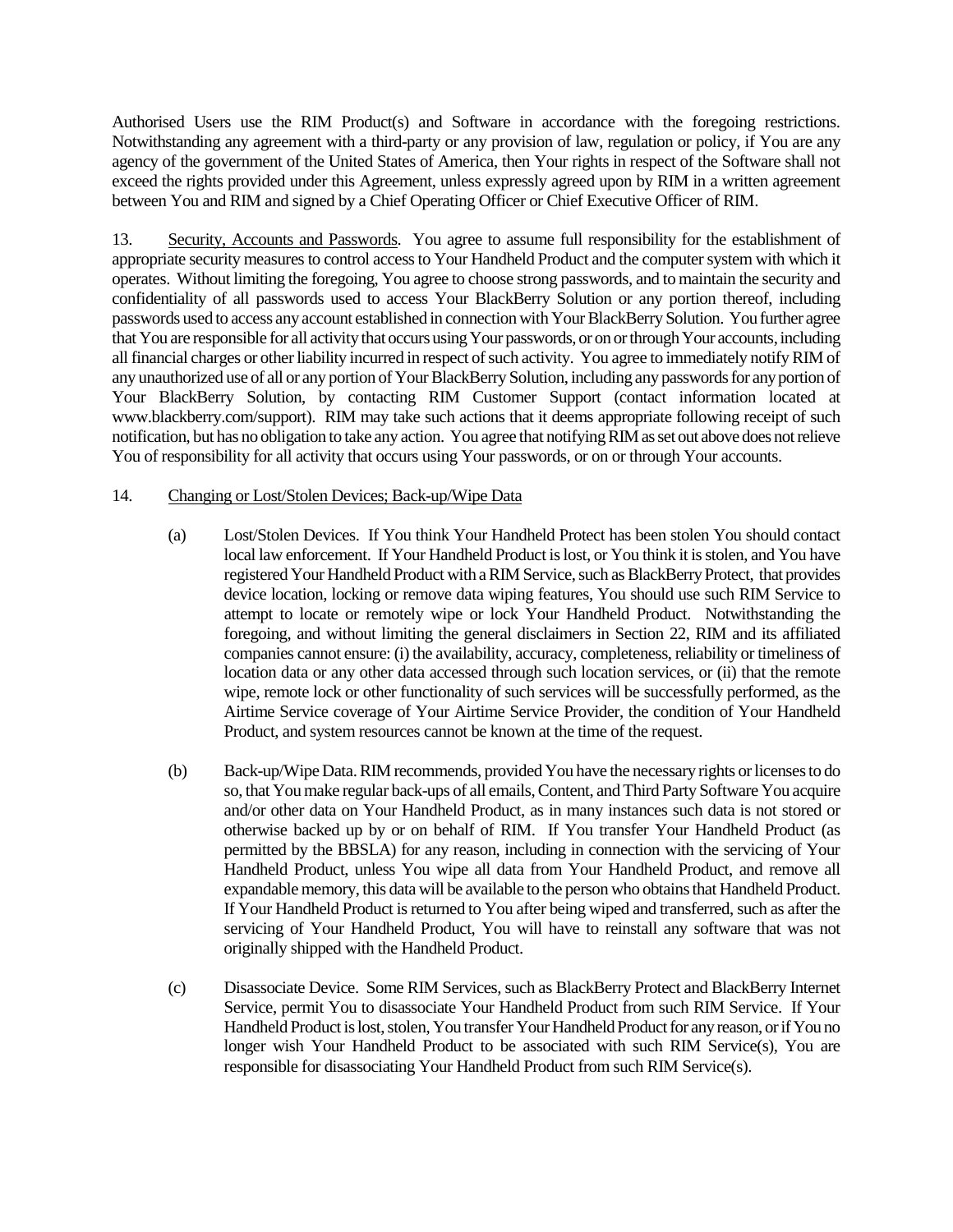15. Confidentiality and No Reverse Engineering. You acknowledge and agree that YourBlackBerry Solution was: (a) developed at considerable time and expense by RIM and/or the RIM Group of Companies; and (b) that the RIM Products, RIM Services, Software, and associated CALs, including the Beta Products, contain confidential information including the trade-secrets of RIM, the RIM Group of Companies and their respective suppliers. Without limiting the foregoing, for Beta Products, confidential information includes the appearance, 'look and feel', performance, specifications, features and functionality of software and hardware, which information may not be discussed or shown to the public by You or Your Authorised Users in any manner until publicly released by RIM. This Agreement gives You no right to obtain from RIM, its affiliates, or its distributors any source code for the Software, RIM Services, Third Party Items or Third Party Services and, except to the extent that RIM is expressly precluded by law from prohibiting these activities, You agree that neither You nor Your Authorised Users will alter, modify, adapt, create derivative works, translate, deface, or Reverse Engineer the Software and/or associated CALs, RIM Services, or Third Party Items or Third Party Services or attempt to do so, or permit, acquiesce, authorise or encourage any other party to do the same. For the purpose of this Agreement, "Reverse Engineer" includes any act of reverse engineering, translating, disassembling, decompiling, decrypting or deconstructing (including any aspect of "dumping of RAM/ROM or persistent storage", "cable or wireless link sniffing", or "black box" reverse engineering) data, software (including interfaces, protocols, and any other data included in or used in conjunction with programs that may or may not technically be considered software code), service, or hardware or any method or process of obtaining or converting any information, data or software from one form into a human-readable form.

16. Term. This Agreement shall be effective upon Your agreeing to be bound by the terms and conditions of this Agreement (as described in the preamble above) and shall continue in effect unless terminated in accordance with the provisions set out herein.

### 17. Remedies and Termination.

In addition to any other of RIM's rights or remedies set forth in this Agreement:

- (a) If You or Your Authorised Users breach this Agreement, RIM or its agent may, but is not obligated to, take certain actions they deem appropriate. Such actions may include temporary or permanent removal of Content, blocking or partial blocking of Internet transmissions, and/or the immediate suspension or termination of all or any portion of Your BlackBerry Solution or any Third Party Item used in conjunction with Your BlackBerry Solution.
- (b) RIM may, in addition to all other rights and remedies provided by this Agreement or by law; (i) immediately terminate this Agreement and any other license agreement between You and RIM for any other portion of Your BlackBerry Solution used by You or Your Authorised Users with the Software if You breach this Agreement, or any Addendum or other agreement You have in effect with RIM or a RIM affiliate including, by failing to pay any fees within thirty (30) days of their becoming due and payable; and/or (ii) cease to provide any RIM Service(s) to You or Your Authorised Users in relation to Your BlackBerry Solution. Where You have provided RIM with accurate contact information, RIM shall use reasonable commercial efforts to provide You with notice of termination.
- (c) If any BlackBerry Handheld Software is designed to enable You to access specific Third Party Service(s), and such Third Party Service(s) are to be no longer made available to You for any reason, RIM may, but has no obligation to, terminate Your license to use that BlackBerry Handheld Software, at any time, with or without notice to You; however, if feasible, RIM will use commercially reasonable efforts to provide You with notice of termination. If You have paid RIM for such BlackBerry Handheld Software and are not in breach of this Agreement, You may be entitled to a refund of all or a portion of the amount You paid to RIM for such BlackBerry Handheld Software, as set forth in RIM's then current refund policy for the BlackBerry Handheld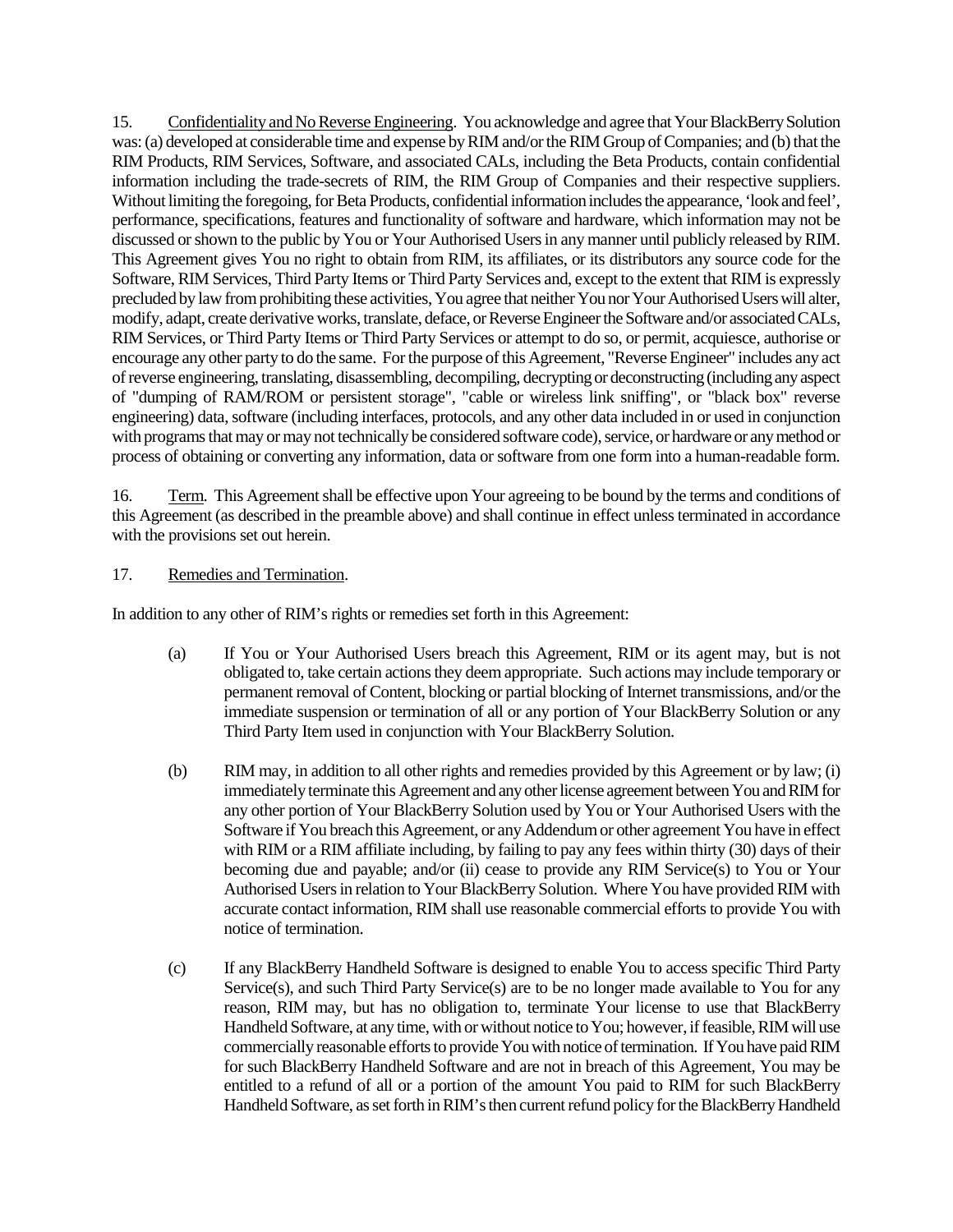Software. Such refund, if any, will be Your exclusive entitlement and RIM's sole liability to You in the event of a termination of such license.

- (d) In addition, RIM may terminate this Agreement and/or immediately cease to provide the RIM Service(s) without any liability whatsoever to You or Your Authorised Users if RIM is prevented from providing any portion or all of any RIM Service by any law, regulation, requirement or ruling issued in any form whatsoever by judicial or other governmental body, or if a notice from a government agency or department indicates RIM is not permitted to provide any portion or all of the RIM Service. Nothing herein shall be construed to require RIM to seek a waiver of any such law, rule, regulation, or restriction, or seek judicial review or appeal of any court order. If feasible, RIM will use reasonable efforts to provide You with thirty (30) days prior notice of such termination or ceasation in the case of Paid RIM Services.
- (e) Except as expressly provided herein, RIM shall not have any liability to You or Your Authorised Users arising from or related to the termination of this Agreement, or any rights or licenses granted herein, in accordance with this Agreement.
- (f) Any termination under this Agreement by RIM will be effective without RIM obtaining any judicial or administrative consent, approval or resolution whatsoever in Your jurisdiction.

18. Effect of Termination. Upon termination of this Agreement or the provision of any RIM Service to You, however caused, or if Your subscription or a free trial for the Software or any RIM Service expires, or the Test Period for Beta Products expires or is terminated: (a) You will immediately discontinue all use of the Software and RIM Services, or in the case where this Agreement is not terminated, the item(s) of Software for which the license, or in the case of RIM Services the provision of such RIM Service, has been terminated or expired, and return all copies of such Software and, in the case of Beta Products all Beta Hardware, that are in Your and/or Your Authorised Users' possession or control; and (b) RIM shall have the right to block any transmission of data to and from such Software and/or RIM Service, without notice to You. Upon termination of any account You may have with RIM, You authorise RIM to delete any files, programs, data and email messages associated with such account, without notice to You. You shall remain liable for all amounts due up to and including the effective date of termination in relation to the affected Software, RIM Services and Third Party Items, including amounts charged to Your authorized mode of payment. In the event of the termination of this Agreement by RIM pursuant to provisions of this Agreement, You shall pay to RIM all fees (including reasonable lawyers' fees and costs) and related expenses expended or incurred by RIM in the enforcement of its rights hereunder. Notwithstanding the foregoing, because of the nature of Software, it may be impossible to return the Software because the Software is integrated into hardware that you own (such as a Handheld Product) and/or the Software may be installed on a desktop or server such that all you could return is a further reproduction of the Software. In such cases, please contact RIM at legalinfo@rim.com for further instructions.

19. Indemnity/Liability. You shall indemnify, and hold harmless RIM, the RIM Group of Companies, RIM's affiliates, suppliers, successors, agents, authorised distributors, (including Airtime Service Providers) and assigns and each of their directors, officers, employees and independent contractors (each a "RIM Indemnified Party") from any damages, losses, costs or expenses (including reasonable lawyers' fees and costs) incurred by a RIM Indemnified Party, and at the RIM Indemnified Party's request defend at Your expense any third party claim or proceeding brought against the RIM Indemnified Party, arising from: (a) infringement of patents or other intellectual property or proprietary rights arising from combining with or using any device (other than a BlackBerry Handheld Product), system or service in connection with Your BlackBerry Solution or any portion thereof; or (b) Your breach of this Agreement or any Addendum to this Agreement. No remedy herein conferred upon RIM is intended to be, nor shall it be construed to be, exclusive of any other remedy provided herein or as allowed by law or in equity, but all such remedies shall be cumulative.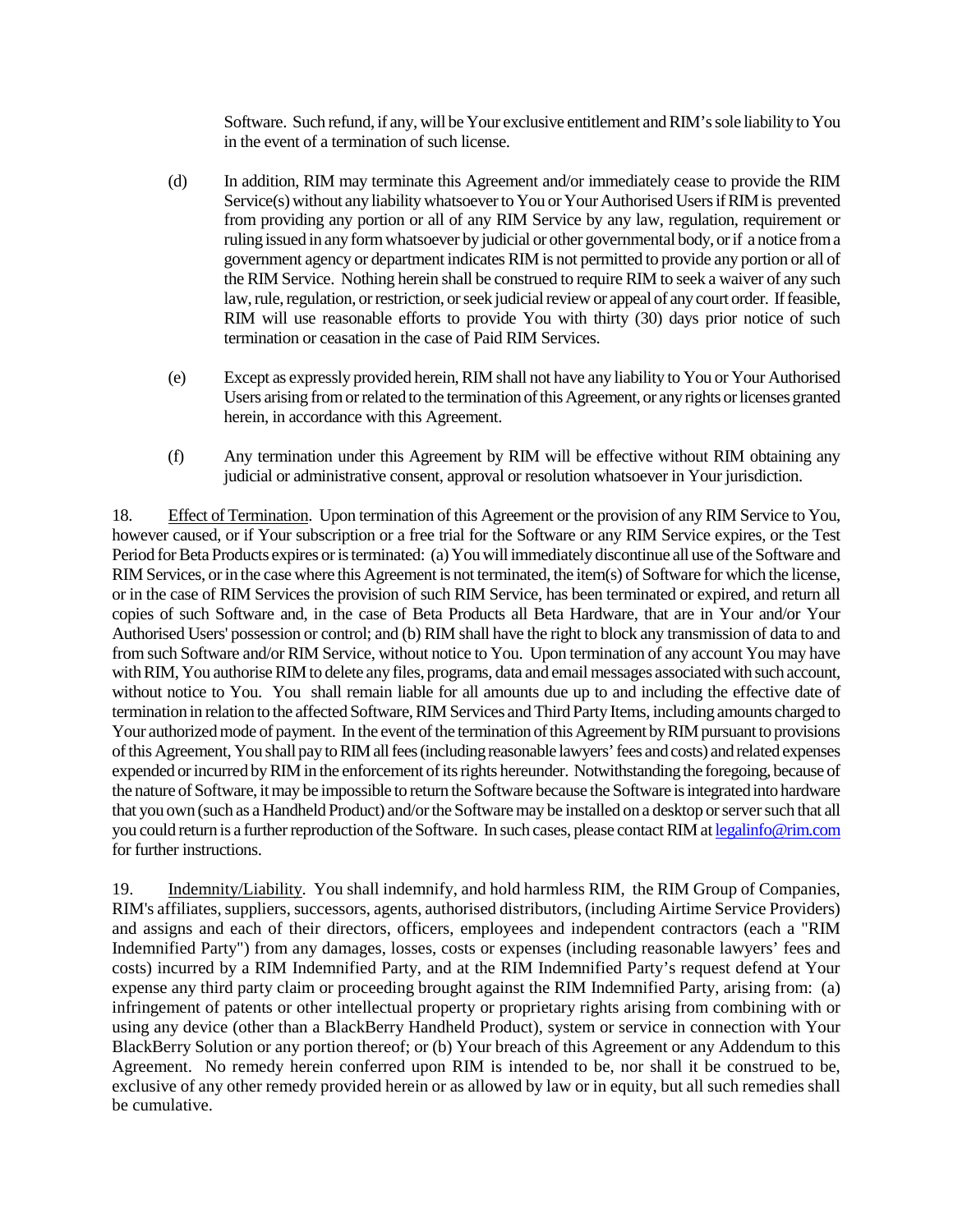#### 20. Limited Warranties.

- (a) Software.
	- (i) If during the ninety (90) day period following delivery of the Software to You (the "Warranty Period"), the Software as made available by RIM or any RIM authorised distributor is not capable of performing the functions described in the standard end user Documentation for that item of Software ("Specifications") when used as specified by RIM in the Documentation applicable to the specific type and version of the Software in conjunction with other unaltered portions of Your BlackBerry Solution, RIM will, at its sole option and discretion, either make reasonable efforts to correct or provide You with a workaround for such problem (which fix or workaround may be provided to You at RIM's reasonable discretion in one of a variety of forms, including in the course of telephonic or email customer support provided to You, in a generally available software fix release, on RIM's web site or in any other form of which RIM advises You) or provide You with a refund for the one time fees paid by You for the applicable Software if You cease to use the Software and the media on which the Software was provided to You and all packaging related thereto is returned to RIM in accordance with Your normal warranty return mechanism (which may be through Your Airtime Service Provider, if applicable, or point of purchase) within the Warranty Period together with proof of purchase.
	- (ii) Notwithstanding anything to the contrary in this Agreement, updates, upgrades and Beta Software provided to You free of charge are provided "AS IS" and without warranty of any kind.
	- (iii) Updates and upgrades, for which You have paid additional license fees, shall be subject to the warranty set out above for a period of ninety (90) days from the date that the upgrade for any Software is delivered to You.
	- (iv) The above obligation will not apply if the failure of the Software to perform the functions described in the Specifications is due to: (A) use of the Software in a manner inconsistent with any of Your obligations set out in this Agreement or in a manner inconsistent with the instructions, including the safety instructions, specified by RIM in the Documentation applicable to the specific type and version of the Software; or (B) a malfunction or other problem related to any hardware (including those arising from defective Third Party Handheld Products), network, software or communication system (repairs of defective BlackBerry Devices are subject to the warranty and/or support agreements for those RIM Products); or (C) to any external causes affecting the Software, including the media upon which the Software is provided, such as accident, disaster, electrostatic discharge, fire, flood, lightning, water or wind, correction of errors attributable to software other than the Software, or defects due to repairs or modifications not authorised by RIM.
	- (v) For clarification, unless otherwise required by applicable law, this warranty applies to BlackBerry Handheld Software in new Handheld Products, and does not apply to BlackBerry Handheld Software included with used or refurbished Handheld Products.
	- (vi) There is no warranty on free after market downloads of additional items of Software, or on free BlackBerry Server Software. If any item of such Software fails to operate in accordance with its Documentation within the ninety (90) days following the date You install it on Your Handheld Product or computer as applicable, You may contact RIM and RIM shall identify the support, if any, that is available for such Software (which support may be provided to You at RIM's reasonable discretion in one of a variety of forms, including in the course of telephonic or email customer support provided to You, in a generally available software fix or release, on RIM's website or in any other form of which RIM advises You).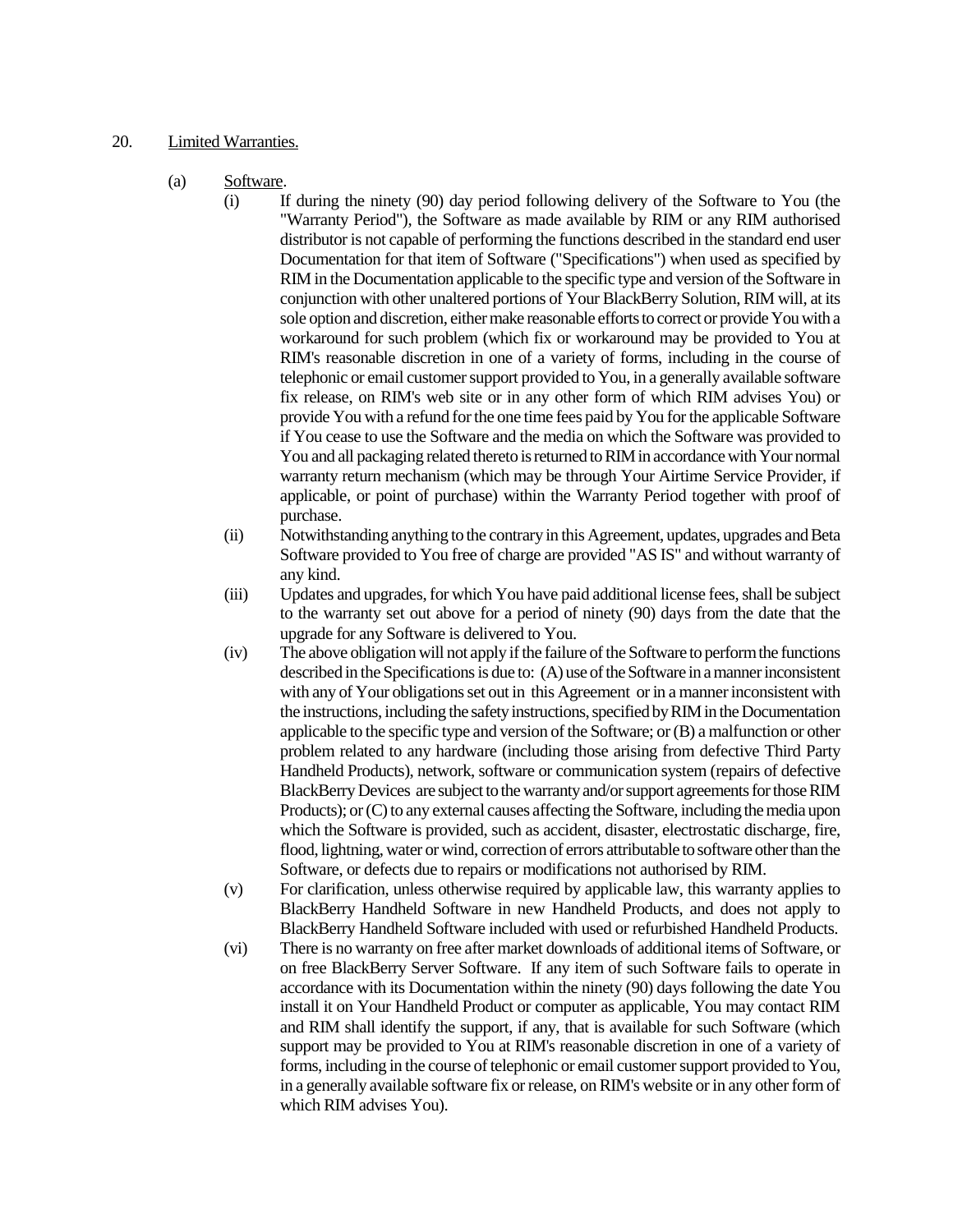- (vii) You acknowledge and agree that where such Software is designed to facilitate Your access to Third Party Items or Third Party Services, RIM MAY HAVE LIMITED OR NO CONTROL OVER THE FUNCTIONALITY OR PERFORMANCE OR NON-PERFORMANCEOFSUCHTHIRDPARTYITEMSORTHIRDPARTYSERVICES, AND MAY NOT BE ABLE TO PROVIDE A FIX OR WORKAROUND FOR A PROBLEM THAT YOU IDENTIFY WITH THIS SOFTWARE. RIM does not warrant Third Party Items or Third Party Services, and in relation to these, You must look to the provider of those items or services of that Third Party Item or Third Party Service for a warranty. Warranties vary between providers and even between jurisdictions for a particular provider. You should refer to the relevant documentation or provider terms to find out what support a provider is offering on any particular item or its services, and Your rights in relation to support and warranties.
- (viii) This Section sets out RIM's only obligations and Your sole remedies in respect of the Software and any defects, errors, problems or breach of the warranty for the Software set out herein.
- (b) Product(s). The limited warranty, if any, for the RIM Product(s) ("Limited Product Warranty") is set forth in the applicable Documentation. The Limited Product Warranty is the exclusive warranty for any RIM Product sold under the terms and conditions of this Agreement and sets out Your sole remedies in respect of the RIM Products and any breach of the Limited Product Warranty. Beta Hardware is provided "AS IS" and without warranty of any kind. The following subsections of the Section of this Agreement entitled "General" (Section 29) below are incorporated by reference into the terms of the Limited Product Warranty, amended as required to the extent necessary to apply to the Limited Product Warranty: "Waivers of Default" (Section 29(b)), "Survival" (Section 29(c)), "Severability" (Section 29(e)), "Language" (Section 29(f)) and "Entire Agreement" (Section 29(h)). By indicating Your acceptance of this Agreement as provided above, You acknowledge that You have read the Limited Product Warranty and agree to its terms. For clarity, except to the extent required by applicable law, the "Limited Product Warranty" applies only to new RIM Product(s) and only the balance of such warranty (if any) applies to any refurbished RIM Product(s).

21. Post-Warranty Support. If You wish to obtain support from RIM after the expiry of the warranty period, please contact RIM at sales@blackberry.com(or such other location listed on http://www.blackberry.com/legal/) or Your Airtime Service Provider. If You have a third party hosting the Software on Your behalf (a "Hosting Party") and You wish the Hosting Party to obtain support for the Software from RIM on Your behalf, then either You or the Hosting Party must have a support agreement in place with RIM for the specific items of Software as required for Your number of Authorised Users, and You must update RIM from time to time as to the Software hosted on Your behalf by sending an email to sales@blackberry.com (or such other location listed on http://www.blackberry.com/legal/) identifying the Software, the number of copies You have licensed, along with the SRP IDs and CALs as applicable. Support for Your BlackBerry Solution may not be available through certain Airtime Service Providers.

22. Disclaimer.

THE LAWS OF SOME JURISDICTIONS MAY NOT ALLOW THE LIMITATION OF LIABILITY OR THE EXCLUSION OF WARRANTIES, CONDITIONS, ENDORSEMENTS, GUARANTEES, ASSURANCES OR REPRESENTATIONS IN CONTRACTS WITH CONSUMERS AND TO THE EXTENT YOU ARE A CONSUMER THESE EXCLUSIONS MAY NOT APPLY TO YOU.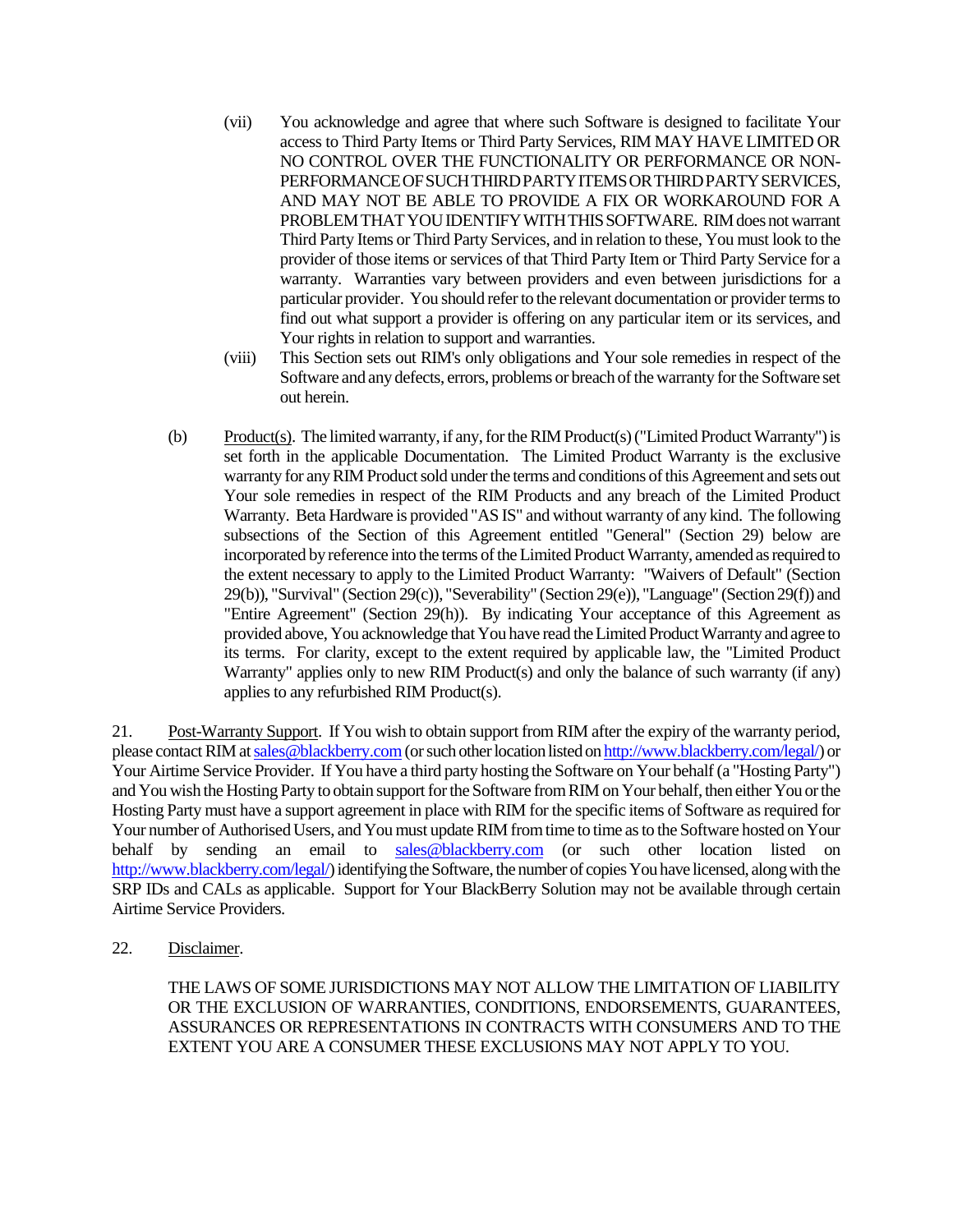- (a) General Warranties.
	- (i) TO THE MAXIMUM EXTENT PERMITTED UNDER APPLICABLE LAW, EXCEPT AS EXPRESSLY SET OUT IN THIS AGREEMENT, ALL CONDITIONS (INCLUDING ANY RESPONSIBILITY FOR HIDDEN DEFECTS ("VICIOS OCULTOS"), ENDORSEMENTS, GUARANTEES, ASSURANCES, REPRESENTATIONS, OR WARRANTIES OF ANY KIND, EXPRESS OR IMPLIED, INCLUDING ANY CONDITIONS, ENDORSEMENTS, GUARANTEES, REPRESENTATIONS OR WARRANTIES OF DURABILITY, FITNESS FOR A PARTICULAR PURPOSE OR USE, MERCHANTABILITY, MERCHANTABLE QUALITY, NON-INFRINGEMENT, SATISFACTORY QUALITY, OR TITLE, OR ARISING FROM A STATUTE OR CUSTOM OR A COURSE OF DEALING OR USAGE OF TRADE, AND ALL OTHER WARRANTIES, REPRESENTATIONS, CONDITIONS, ENDORSEMENTS OR GUARANTEES OF ANY KIND, EITHER EXPRESS OR IMPLIED, ARE HEREBY DISCLAIMED AND EXCLUDED.
	- (ii) To the maximum extent permitted under applicable law, any implied warranties or conditions relating to the Software to the extent they cannot be excluded as set out above, but can be limited, are hereby limited to ninety (90) days from the date You first installed any portion of Your BlackBerry Solution on any computer.
- (b) RIM Service(s).
	- (i) EXCEPT TO THE EXTENT SPECIFICALLY PROHIBITED BY APPLICABLE LAW, EACH RIM SERVICE IS PROVIDED OR MADE ACCESSIBLE "AS IS" AND "AS AVAILABLE", WITHOUT CONDITION, ENDORSEMENT, GUARANTEE, ASSURANCE REPRESENTATION OR WARRANTY OF ANY KIND BY RIM AND, SUBJECT TO SECTION 23(b), RIM SHALL HAVE NO LIABILITY WHATSOEVER TO YOU, OR ANY THIRD PARTY CLAIMING BY OR THROUGH YOU, FOR ANY ISSUE RELATING TO ANY RIM SERVICE THAT IS NOT A PAID RIM SERVICE.
	- (ii) EXCEPT TO THE EXTENT SPECIFICALLY PROHIBITED BY APPLICABLE LAW, RIM DOES NOT WARRANT OR PROVIDE ANY OTHER SIMILAR ASSURANCE WHATSOEVER THAT UNINTERRUPTED USE OR OPERATION OF ANY RIM SERVICE, CONTINUED AVAILABILITY OF ANY RIM SERVICE, OR THAT ANY MESSAGES, CONTENT OR INFORMATION SENT BY OR TO YOU OR STORED BY OR ON BEHALF OF YOU, WILL NOT BE LOST, DELETED OR CORRUPTED OR WILL BE ACCURATE, TRANSMITTED IN UNCORRUPTED FORM OR WITHIN A REASONABLE PERIOD OF TIME.
- (c) Third Party Items and Third Party Services, Linked Sites.
	- (i) EXCEPT TO THE EXTENT SPECIFICALLY PROHIBITED BY APPLICABLE LAW, THE THIRD PARTY SERVICES AND THIRD PARTY ITEMS ARE NOT UNDER THE CONTROL OF RIM, RIM DOES NOT ENDORSE ANY PARTICULAR THIRD PARTY ITEMS OR THIRD PARTY SERVICES, AND RIM HAS NO RESPONSIBILITY WHATSOEVER FOR YOUR SELECTION, USE, ACCESS, OR IMPLEMENTATION OF THE THIRD PARTY SERVICES OR THIRD PARTY ITEMS.
	- (ii) THE FOREGOING APPLIES REGARDLESS OF: (A) HOW YOU ACQUIRE OR OBTAIN ACCESS TO THIRD PARTY ITEMS AND/OR THIRD PARTY SERVICES, I.E. WHETHER INDEPENDENT OF, OR THROUGH RIM OR YOUR AIRTIME SERVICE PROVIDER; (B) WHETHER ANY SUCH THIRD PARTY ITEMS ORTHIRD PARTY SERVICES (INCLUDING AIRTIME SERVICES) ARE REQUIRED IN ORDER TO USE ALL OR ANY PORTION OF YOUR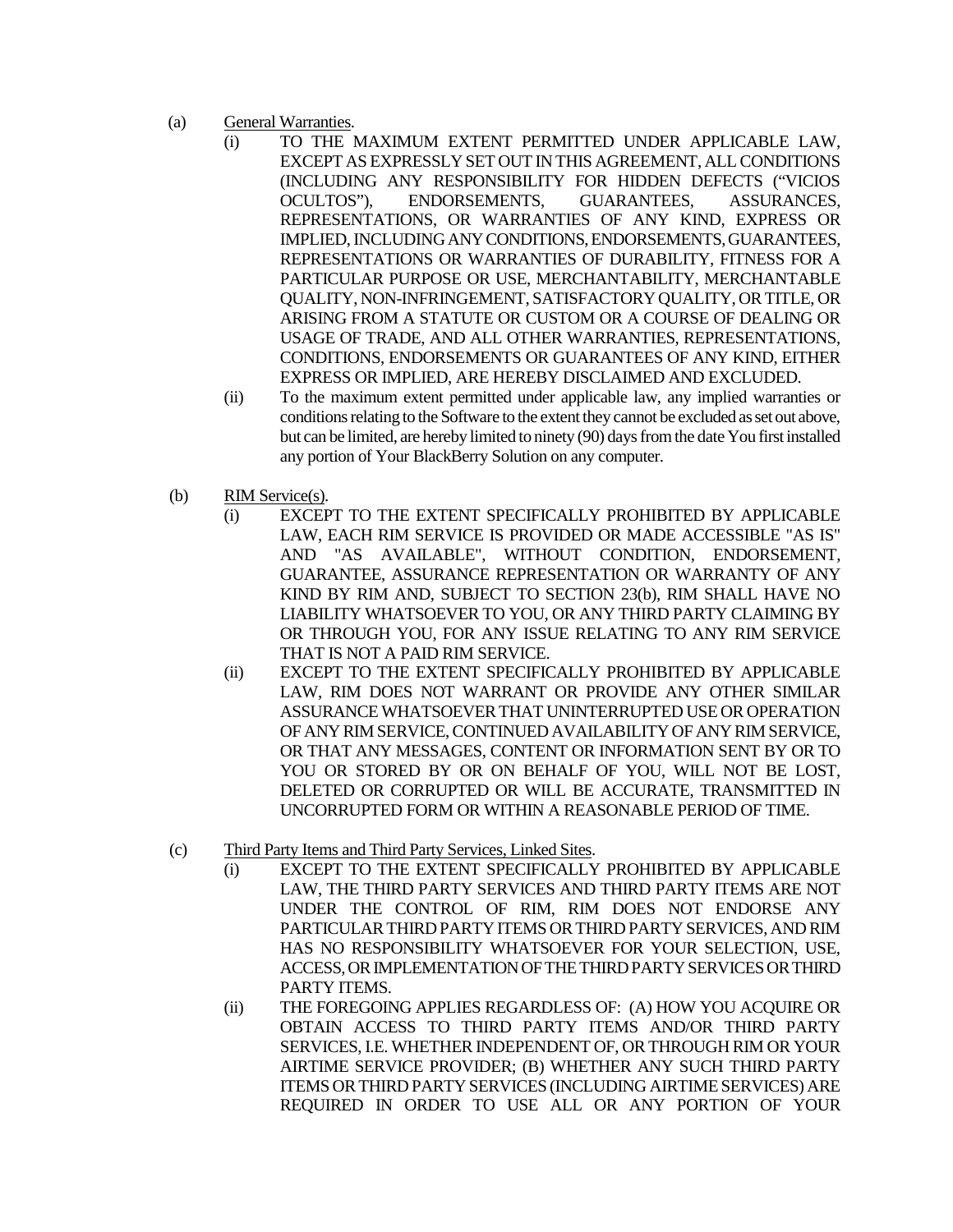BLACKBERRY SOLUTION; OR (C) WHETHER YOU ACQUIRE OR GAIN ACCESS TO SUCH THIRD PARTY ITEMS AND THIRD PARTY SERVICES BY WAY OF THE HANDHELD PRODUCT, INCLUDING VIA A BROWSEROR RIME STORE SOFTWARE THAT MAY BE SUPPLIED AS PART OF THE BLACKBERRY HANDHELD SOFTWARE, VIA THE AFTER MARKET DOWNLOAD OF BLACKBERRY HANDHELD SOFTWARE THAT FACILITATES YOUR ACCESS TO SPECIFIC THIRD PARTY SERVICES AND/OR THIRD PARTY ITEMS, OR BY WAY OF LINKS TO SPECIFIC THIRD PARTY SOFTWARE OR THIRD PARTY WEBSITES AND/OR OTHER THIRD PARTY SERVICES MADE AVAILABLE TO YOU BY ICONS OR BOOKMARKS ON YOUR HANDHELD PRODUCT, OR BY ANY OTHER MEANS WHATSOEVER, INCLUDING ON OTHER WEBSITES OR THROUGH INFORMATION ACCESSED USING YOUR HANDHELD PRODUCT OR PROVIDED TO YOU BY RIM OR AN AIRTIME SERVICE PROVIDER.

- (iii) WITHOUT LIMITING THE FOREGOING, EXCEPT TO THE EXTENT SPECIFICALLY PROHIBITED BY APPLICABLE LAW, ALL THIRD PARTY ITEMS AND THIRD PARTY SERVICES ARE PROVIDED OR MADE ACCESSIBLE BY RIM, OR OTHERWISE USED BY YOU IN CONJUNCTION WITH THE BLACKBERRY SOLUTION, ON AN "AS IS" AND "AS AVAILABLE" BASIS, WITHOUT ANY CONDITION, ENDORSEMENT, GUARANTEE, ASSURANCE, REPRESENTATION OR WARRANTY OF ANY KIND, AND RIM SHALL HAVE NO LIABILITY WHATSOEVER TO YOU OR ANY THIRD PARTY CLAIMING BY OR THROUGH YOU, FOR ANY ISSUE RELATING TO THE THIRD PARTY ITEMS, OR THIRD PARTY SERVICES, INCLUDING: (A) THE ACCURACY, TRANSMISSION, TIMELINESS OR CONTINUED AVAILABILITY OF SUCH THIRD PARTY ITEMS, OR THIRD PARTY SERVICES, OR OF ANY PORTION OF THE SOFTWARE THAT IS DESIGNED SOLELY TO ENABLE SUCH ACCESS; (B) THE PERFORMANCE OR NON-PERFORMANCE OF THE THIRD PARTY ITEMS, OR THIRD PARTY SERVICES; OR (C) THE INTEROPERABILITY OF THE THIRD PARTY ITEMS, OR THE THIRD PARTY SERVICES WITH ALL OR A PORTION OF YOUR BLACKBERRY SOLUTION; OR (D) THE ACTS OR OMISSIONS OF ANY THIRD PARTY IN CONNECTION WITH THE THIRD PARTY ITEMS OR THIRD PARTY SERVICES, INCLUDING, IN RESPECT OF A THIRD PARTY'S USE OF YOUR DATA.
- (iv) WITHOUT LIMITING THE FOREGOING, EXCEPT TO THE EXTENT SPECIFICALLY PROHIBITED BY APPLICABLE LAW, YOU SPECIFICALLY AGREE THAT RIM IS NOT RESPONSIBLE OR LIABLE FOR, ANY VIRUSES, OR ANY THREATENING, DEFAMATORY, OBSCENE, TORTIOUS, OFFENSIVE OR ILLEGAL THIRD PARTY SERVICES, THIRD PARTY ITEMS OR FOR ANY THIRD ITEMS OR THIRD PARTY SERVICES OR THE TRANSMISSION THEREOF, THAT INFRINGE ANY THIRD PARTY INTELLECTUAL PROPERTY RIGHTS. YOUR RECOURSE IN THE EVENT OF ANY SUCH CLAIM WITH RESPECT TO ANY THIRD PARTY ITEMS, OR THIRD PARTY SERVICES, SHALL BE SOLELY AGAINST THE RELEVANT THIRD PARTIES.
- (d) Mission Critical Applications. YOUR BLACKBERRY SOLUTION AND ANY PART THEREOF, IS NOT SUITABLE FOR USE IN MISSION CRITICAL APPLICATIONS OR IN HAZARDOUS ENVIRONMENTS OR ENVIRONMENTS REQUIRING FAIL-SAFE CONTROLSOR PERFORMANCE, INCLUDINGOPERATION OF NUCLEAR FACILITIES, AIRCRAFT NAVIGATION OR COMMUNICATION SYSTEMS, AIR TRAFFIC CONTROL, LIFE SUPPORT,WEAPONS SYSTEMS, OR EMERGENCY LOCATOR OR OTHER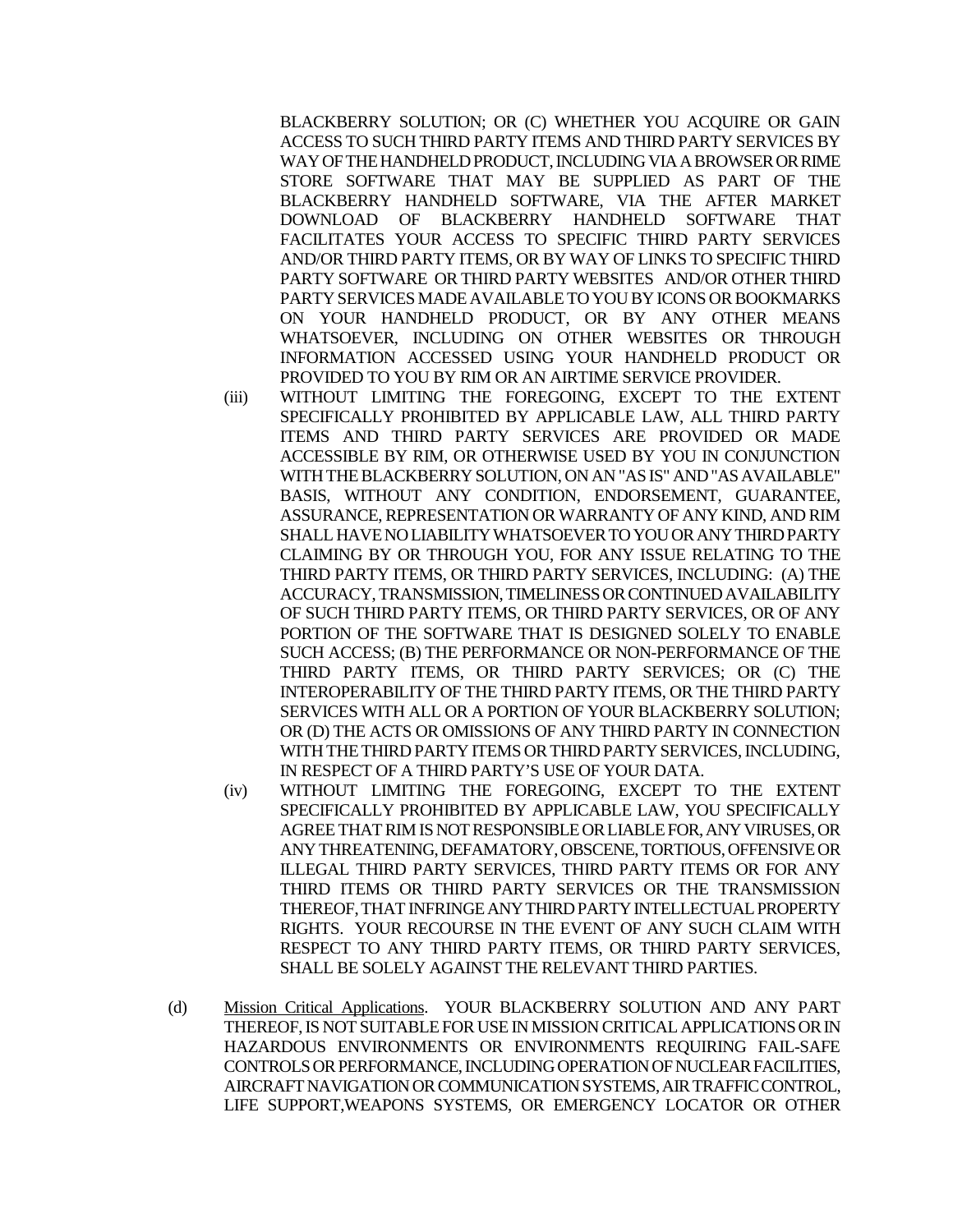EMERGENCY SERVICES. YOU REPRESENT AND WARRANT THAT YOU WILL MAINTAIN ADEQUATE DATA RECOVERY AND BACK-UP SYSTEMS, AND IN THE EVENT OF: (i) USE OR SERVICE INTERRUPTION; OR (ii) DIFFICULTIES OR ERRORS IN DATA TRANSMISSION; OR (iii) LOSS OR CORRUPTION OF DATA; YOU AGREE TO IMMEDIATELY: MITIGATE ANY AND ALL LOSSES AND DAMAGES AND REPORT SUCH ISSUES TO RIM. WITHOUT LIMITING THE GENERAL DISCLAIMER OF DAMAGES IN SECTION 23(a), IN NO EVENT SHALL RIM BE LIABLE FOR ANY DAMAGES RESULTING FROM YOUR USE OF YOUR BLACKBERRY SOLUTION, OR ANY PART THEREOF, FOR MISSION CRITICAL APPLICATIONS OR IN HAZARDOUS ENVIRONMENTS OR ENVIRONMENTS REQUIRING FAIL-SAFE CONTROLS OR PERFORMANCE, WHETHER OR NOT SUCH DAMAGES WERE FORESEEN OR UNFORESEEN, AND EVEN IF RIM HAS BEEN ADVISED OF THE POSSIBILITY OF SUCH DAMAGES.

- (e) Beta Products. BETA PRODUCTS MAY NOT BE AUTHORIZED FOR USE BY THE GENERAL PUBLIC OR CERTIFIED AS MEETING RULES OR STANDARDS PROMULGATED BY GOVERNMENT OR OTHER AUTHORITIES IN YOUR JURISDICTION, AND RIM MAKES NO REPRESENTATION THAT SUCH AUTHORIZATION OR CERTIFICATION WILL BE OBTAINED. ACCORDINGLY, YOU AGREE THAT THE BETA PRODUCTS ARE NOT, AND MAY NOT, BE OFFERED FOR SALE OR LEASE, OR SOLD OR LEASED, UNTIL SUCH AUTHORISATION IS OBTAINED. BETA PRODUCTS ARE NOT INTENDED FOR USE IN ANY PRODUCTIVE OR OTHER ENVIRONMENT WHERE YOU ARE RELYING ON THE PERFORMANCE OF THE BETA PRODUCTS. THE BETA PRODUCTS ARE PRE-COMMERCIAL RELEASE VERSIONS OF SOFTWARE, SERVICES AND RIM PRODUCTS AND ARE NOT INTENDED TO REPRESENT OR PERFORM IN THE SAME MANNER AS COMMERCIAL PRODUCT OR SERVICES, AND YOU SHOULD ENSURE THAT YOU REGULARLY BACK-UP ANY DATA USED WITH SUCH MATERIALS. IN ADDITION, THE BETA PRODUCTS CONTAIN FEATURES, FUNCTIONALITY OR APIS FOR SOFTWARE OR SERVICES THAT ARE NOT YET COMMERCIALLY AVAILABLE. YOU ACKNOWLEDGE THAT SUCH BETAPRODUCTS, OR ANY PORTION THEREOF, MAY NOT BE ANNOUNCED OR MADE COMMERCIALLY AVAILABLE BY RIM IN THE FUTURE, OR MAY BE MADE AVAILABLE WITH SIGNIFICANT CHANGES, AND RIM HAS NO EXPRESS OR IMPLIED OBLIGATION TO YOU TO ANNOUNCE OR MAKE ANY OF SUCH SOFTWARE OR SERVICES, BETA PRODUCTS OR ANY PORTION THEREOF AVAILABLE. YOU ACKNOWLEDGE AND AGREE THAT ALL TESTING, EVALUATION AND DEVELOPMENT YOU CONDUCT WITH RESPECTTO THE BETA PROUCTS AND RELATED SOFTWARE AND SERVICES IS DONE ENTIRELY AT YOUR OWN RISK.
- 23. Limitations of Liability.

SOME COUNTRIES DO NOT ALLOW THE LIMITATION OR EXCLUSION OF CONSEQUENTIAL, INDIRECT OR OTHER DAMAGES IN CONTRACTS WITH CONSUMERS AND TO THE EXTENT YOU ARE A CONSUMER THE LIMITATIONS OR EXCLUSIONS IN THIS SECTION MAY NOT APPLY TO YOU.

(a) TO THE MAXIMUM EXTENT PERMITTED BY APPLICABLE LAW AND SUBJECT TO THE SPECIFIC REMEDIES SET OUT IN THIS AGREEMENT, IN NO EVENT SHALL RIM BE LIABLE FOR ANY OF THE FOLLOWING TYPES OF DAMAGES: CONSEQUENTIAL, EXEMPLARY, INCIDENTAL, INDIRECT, SPECIAL, PUNITIVE,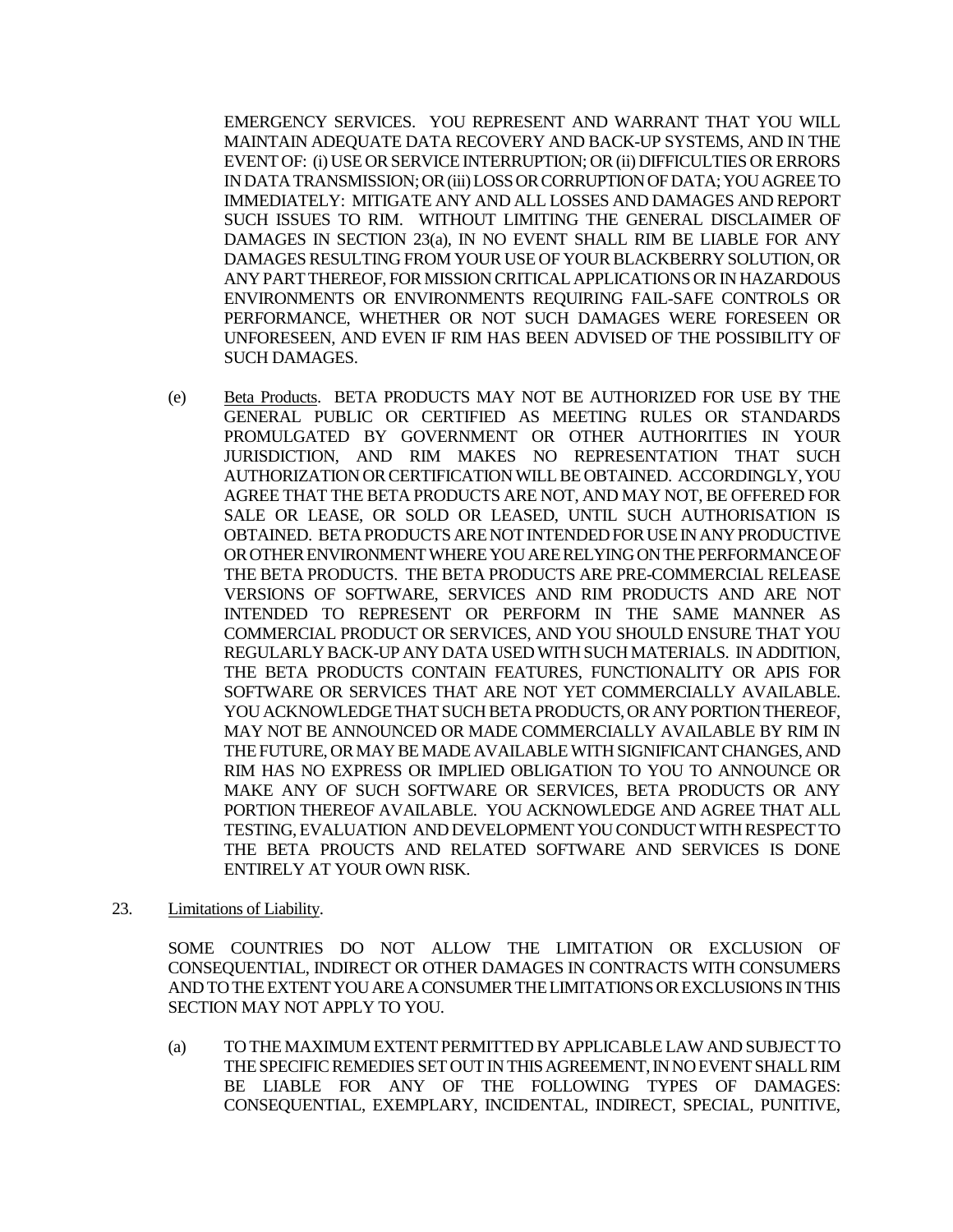MORAL OR AGGRAVATED DAMAGES, DAMAGES FOR LOSS OF BUSINESS PROFITS OR REVENUES, FAILURE TO REALIZE ANY EXPECTED SAVINGS, BUSINESS INTERRUPTION, LOSS OF BUSINESS INFORMATION, LOSS OF BUSINESS OPPORTUNITY, OR CORRUPTION OR LOSS OF DATA OR BREACHES OF DATA SECURITY, FAILURES TO TRANSMIT OR RECEIVE ANY DATA, PROBLEMS ASSOCIATED WITH ANY APPLICATIONS USED IN CONJUNCTION WITH YOUR BLACKBERRY SOLUTION OR RESULTING FROM ANY ALTERATIONS OR ATTEMPTED ALTERATIONS TO YOUR BLACKBERRY SOLUTION, OR ANY PORTION THEREOF, BY ANYONE OTHER THAN RIM, DOWNTIME COSTS, LOSS OF THE USE OF YOUR BLACKBERRY SOLUTION OR ANY PORTION THEREOF OR OF ANY THIRD PARTY SERVICES OR THIRD PARTY ITEMS, COST OF SUBSTITUTE GOODS, COSTS OF COVER, FACILITIES OR SERVICES, COST OF CAPITAL, OR OTHER SIMILAR PECUNIARY LOSSES ARISING OUT OF OR RELATED TO THIS AGREEMENT OR YOUR BLACKBERRY SOLUTION, INCLUDING THE USE, INABILITY TO USE, THE PERFORMANCE OR NON-PERFORMANCE OF YOUR BLACKBERRY SOLUTION, WHETHER OR NOT SUCH DAMAGES WERE FORESEEN OR UNFORESEEN, AND EVEN IF RIM HAS BEEN ADVISED OF THE POSSIBILITY OF SUCH DAMAGES.

- (b) To the maximum extent permitted by applicable law, in no event shall the aggregate liability of RIM exceed the greater of: (i) the amount paid by You for the RIM Product(s) at issue; (ii) the amount paid for that portion of the Software at issue; (iii) the amount paid for the relevant period of the Paid RIM Service at issue; and (iv) five (5) United States dollars.
- (c) To the maximum extent permitted by applicable law, to the extent RIM is liable to You hereunder, RIM shall only be liable for damages incurred during the period of such failure, delay or nonperformance of Your BlackBerry Solution.
- (d) Nothing in this Section limits RIM's liability to You in the event of death or bodily injury to the extent resulting directly from RIM's negligence; provided that any damages payable by RIM shall be reduced to the extent of Your or another's contribution.
- (e) TO THE MAXIMUM EXTENT PERMITTED BY APPLICABLE LAW, EACH PARTY SHALL BE LIABLE TO THE OTHER ONLY AS EXPRESSLY PROVIDED IN THIS AGREEMENT AND SHALL HAVE NO OTHER OBLIGATION, DUTY, OR LIABILITY WHATSOEVER WHETHER IN CONTRACT, TORT, UNDER STATUTE OR OTHERWISE.
- (f) TO THE MAXIMUM EXTENT PERMITTED BY APPLICABLE LAW, THE LIMITATIONS, EXCLUSIONS, AND DISCLAIMERS IN THIS AGREEMENT SHALL: (i) APPLY IRRESPECTIVE OF THE NATURE OF THE CAUSE OF ACTION, DEMAND OR ACTION BY YOU INCLUDING, BUT NOT LIMITED TO, NEGLIGENCE, TORT, STRICT LIABILITY, STATUTE, BREACH OF CONTRACT, OR ANY OTHER LEGAL THEORY; (ii) SURVIVE A FUNDAMENTAL BREACH OR BREACHES OR THE FAILURE OF THE ESSENTIAL PURPOSE OF THIS AGREEMENT OR OF ANY REMEDY CONTAINED HEREIN; (iii) NOT APPLY TO THE INDEMNITY OBLIGATIONS SET OUT HEREIN OR MISAPPROPRIATION OR INFRINGEMENT BY EITHER PARTY OF THE OTHER PARTY'S INTELLECTUAL PROPERTY OR A BREACH OF THE SECTIONS OF THIS AGREEMENT ENTITLED: "RULES OF USE FOR BLACKBERRY SOLUTION" (SECTION 3), "SOFTWARE AND DOCUMENTATION LICENSE" (SECTION 2), "INTELLECTUAL PROPERTY" (SECTION 11), "EXPORT, IMPORT AND USE RESTRICTIONS AND U.S. GOVERNMENT LICENSES" (SECTION 12), "CONFIDENTIALITY AND NO REVERSE ENGINEERING" (SECTION 15) AND "USER DATA" (SECTION 25), AND (iv) APPLY IN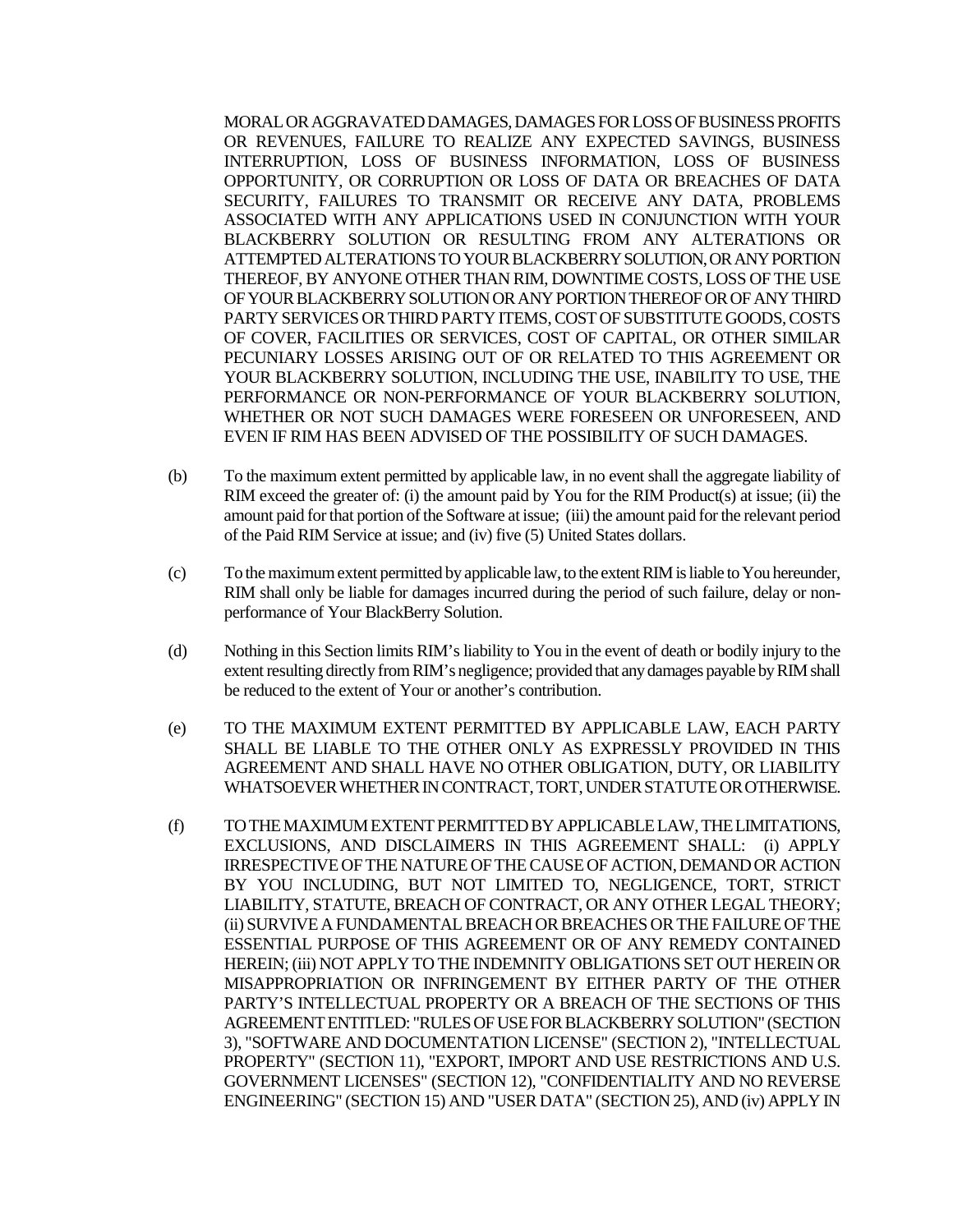THE AGGREGATE, TO RIM OR THE RIM GROUP OF COMPANIES, THEIR SUCCESSORS, ASSIGNS, AND AUTHORISED RIM DISTRIBUTORS (INCLUDING AIRTIME SERVICE PROVIDERS ACTING AS AUTHORISED RIM DISTRIBUTORS OF THE SOFTWARE).

- (g) IN NO EVENT SHALL ANY OFFICER, DIRECTOR, EMPLOYEE, AGENT, DISTRIBUTOR, SUPPLIER (OTHER THAN AN OFFERING VENDOR), SERVICE PROVIDER, INDEPENDENT CONTRACTOR, OR ANY AIRTIME SERVICE PROVIDER (EXCEPT AS SET OUT ABOVE) OF ANY OF THE RIM GROUP OF COMPANIES HAVE ANY LIABILITY ARISING FROM OR RELATED TO THIS AGREEMENT.
- (h) YOU ACKNOWLEDGE AND AGREE THAT THE DISCLAIMERS, EXCLUSIONS AND LIMITATIONS SET FORTH IN THIS AGREEMENT CONSTITUTE AN ESSENTIAL ELEMENT OF THE AGREEMENT BETWEEN THE PARTIES AND THAT IN THE ABSENCE OF SUCH DISCLAIMERS, EXCLUSIONS AND LIMITATIONS: (i) THE FEES AND OTHER TERMS IN THIS AGREEMENT WOULD BE SUBSTANTIALLY DIFFERENT; AND (ii) RIM'S ABILITY TO OFFER AND YOUR ABILITY TO LICENSE SOFTWARE AND RIM SERVICES UNDER THIS AGREEMENT AND/OR RIM'S ABILITY TO MAKE THIRD PARTY ITEMS AND THIRD PARTY SERVICES ACCESSIBLE THROUGH YOUR BLACKBERRY SOLUTION WOULD BE IMPACTED.

NOTHING IN THIS AGREEMENT IS INTENDED TO SUPERSEDE ANY EXPRESS WRITTEN AGREEMENTS OR WARRANTIES PROVIDED BY RIM FOR PORTIONS OF YOUR BLACKBERRY SOLUTION OTHER THAN THE SOFTWARE AND RIM SERVICES.

24. Consent to Collection, Use, Processing, Transfer, Storage and Disclosure (collectively, "Process" or "Processing") of Information.

Personal information that is Processed by RIM Group of Companies and its service providers will be treated in accordance with RIM's Privacy Policy (which is hereby incorporated by reference into this Agreement and can be viewed at www.blackberry.com/legal or obtained by emailing legalinfo@rim.com).

- (a) Personal Information. Your installation and/or use of Your BlackBerry Solution (or any portion thereof), the RIM Services or associated Airtime Services may result in the Processing of personal information as defined under applicable law about You and Your Authorised Users (collectively, "Users") by RIM Group of Companies and its service providers, Your Airtime Service Providers, and third parties with products or services used with Your BlackBerry Solution. Depending on the services used, personal information may include information such as name, email address, telephone number, BlackBerry ID, account credentials and settings, Handheld Product information (for example, Handheld Product PIN or other device identifiers), Handheld Product location information (as described below), Airtime Service Provider information, and information about the use of Your BlackBerry Solution functionality and the RIM Services or software and hardware utilized in conjunction with Your BlackBerry Solution). You consent that the RIM Group of Companies may collect such personal information from You directly, or obtain it from Airtime Service Providers or third parties with products or services used with Your BlackBerry Solution.
- (b) Purposes. Consistent with RIM's Privacy Policy, personal information may be Processed by RIM Group of Companies and their service providers for purposes related to (i) understanding and meeting Your needs and preferences and to provide You with Your BlackBerry Solution; (ii) developing new and enhancing existing products and services, including to communicate with You about them; (iii) managing and developing the RIM Group of Companies' business and operations; and (iv) meeting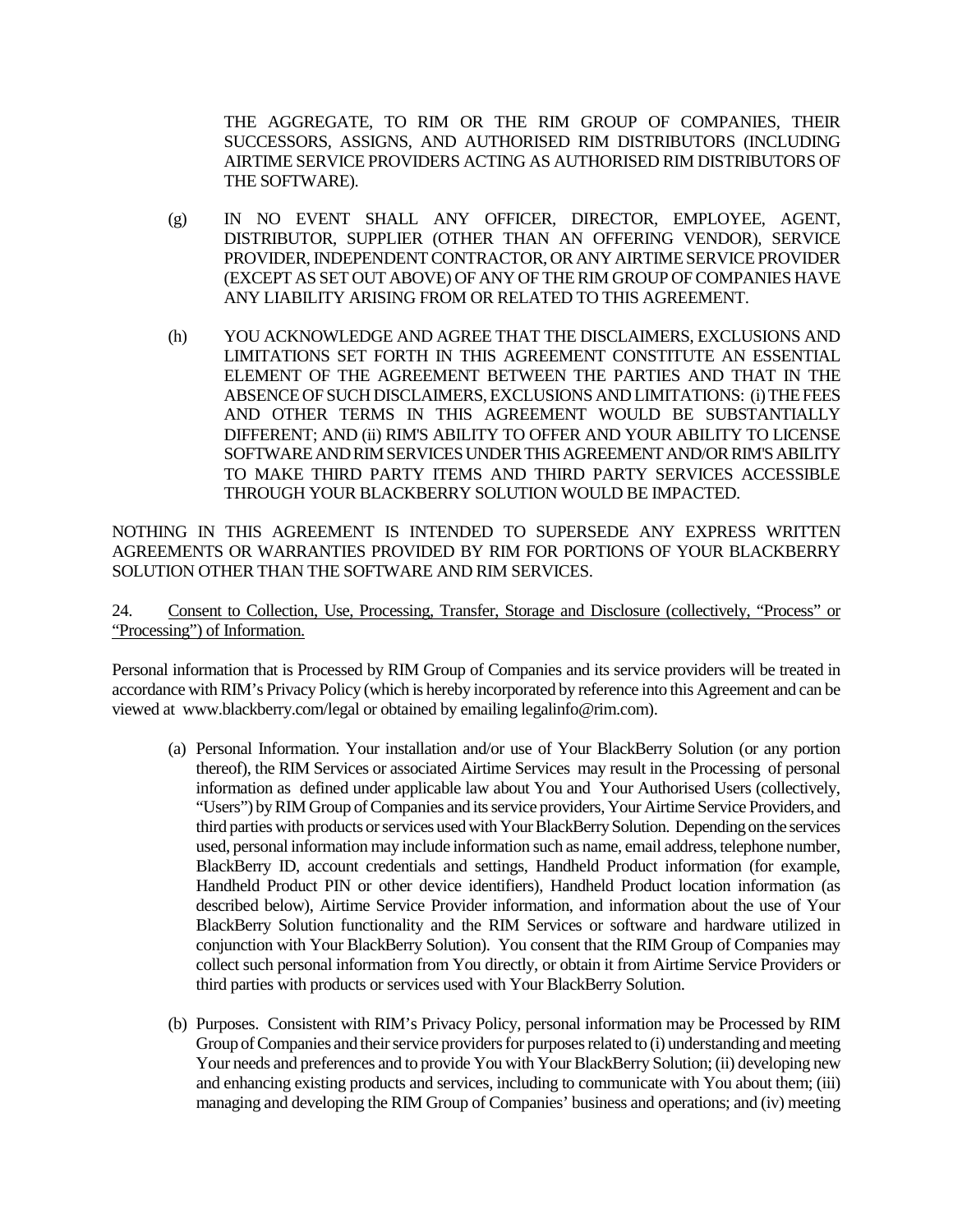legal and regulatory requirements. Furthermore, RIM may make available to or send to Users upgrades or updates, or notices of upgrades or updates, of the Software, or other RIM products and services, Third Party Software, Third Party Content or Third Party Services and related products or services.

- (c) "Cloud-based" Services. If You register with or use "cloud based" messaging or services, or use remote access, storage or back-up functionality provided by RIM Group of Companies or their service providers, information You enter, provide to, or integrate with such services (for example, display names and pictures, status messages, contact list or groups information, calendar, or other on-device information like tasks and media files) may be Processed by RIM Group of Companies to facilitate the services offered in accordance with Your agreement(s) with RIM, and You represent and warrant that You have all necessary consents to provide such data to RIM. If BlackBerry AppWorld and the My World or any similar service is used, then the RIM Group of Companies may Process information about which Software, RIM Services, Third Party Items and/or Third Party Services are downloaded and used upon Your Handheld Product.
- (d) Social Functionality. Certain RIM Services or features of Software may include "social" functionality that allows You to make Yourself discoverable and connect with other individuals, and to improve or enhance Your experience with RIM Services or Software, or Third Party Software or Third Party Services that are integrated with the social functionality made available by RIM. If You use such functionality, You agree that Your availability to interact or connect with others may be indicated to others, and your profile, display names, display pictures, status messages, membership status, and other identifiers or informationmay be viewed and commented on by such individuals. For example, if You use a RIM Service or Third Party Service that is integrated with RIM's "BlackBerry Messenger Social Platform", You agree that: (i) Your BlackBerry Messenger contacts may see whether You have are using such RIM Service or Third Party Service, (ii) Your BlackBerry Messenger contacts may see Your profile and the software and Content (such as games, music or other media files, depending on the RIM Service or Third Party Software) that You have downloaded, are consuming, or that is available for sharing as part of Your use of the RIM Service or Third Party Service, as well as comments You or others make about them, (iii) that when You submit comments about Your contacts or the software or Content they have downloaded or are consuming as part of their use of the RIM Service or Third Party Service , information about You (such as Your comments, user profile name, and display picture) may be displayed to other contacts of that individual, and (iv) the RIM Service or Third Party Service may include automated functionality that performs analysis to develop recommendations based on Your preferences and utilization of the RIM Service or Software. Please check the applicable settings options for the applicable RIM Services or Software for available options adjust availability or privacy settings for such RIM Services or Software.
- (e) Integration with Third Party Services. If You choose to integrate or link Your BlackBerry Solution with Third Party Services (for example, third party email services, or services which facilitate Your use of Your Handheld Product(s) to access and use social networking or other services offered by third parties), You authorize RIM to use Your credentials to access the Third Party Services on Your behalf and Process Your personal information relating to such Third Party Services in order to facilitate Your access to such Third Party Services for Your personal and/or domestic purposes. The information Processed may include: (i) Your user ID, password, authentification tokens or other credentials for each such third party email service or other account(s) You integrate with Your BlackBerry Solution; (ii) Your Software account profile information (for example, BlackBerry ID, Your display picture, display name, personal message, availability status, country, time zone, unique device identifiers, etc.); (iii) on-device contacts information**,**(iv) an indication of which third party applications or services You have connected to Your Software account; and (iii) session data resulting from Your use of the third party applications or services You have connected to Your Software account (for example, high scores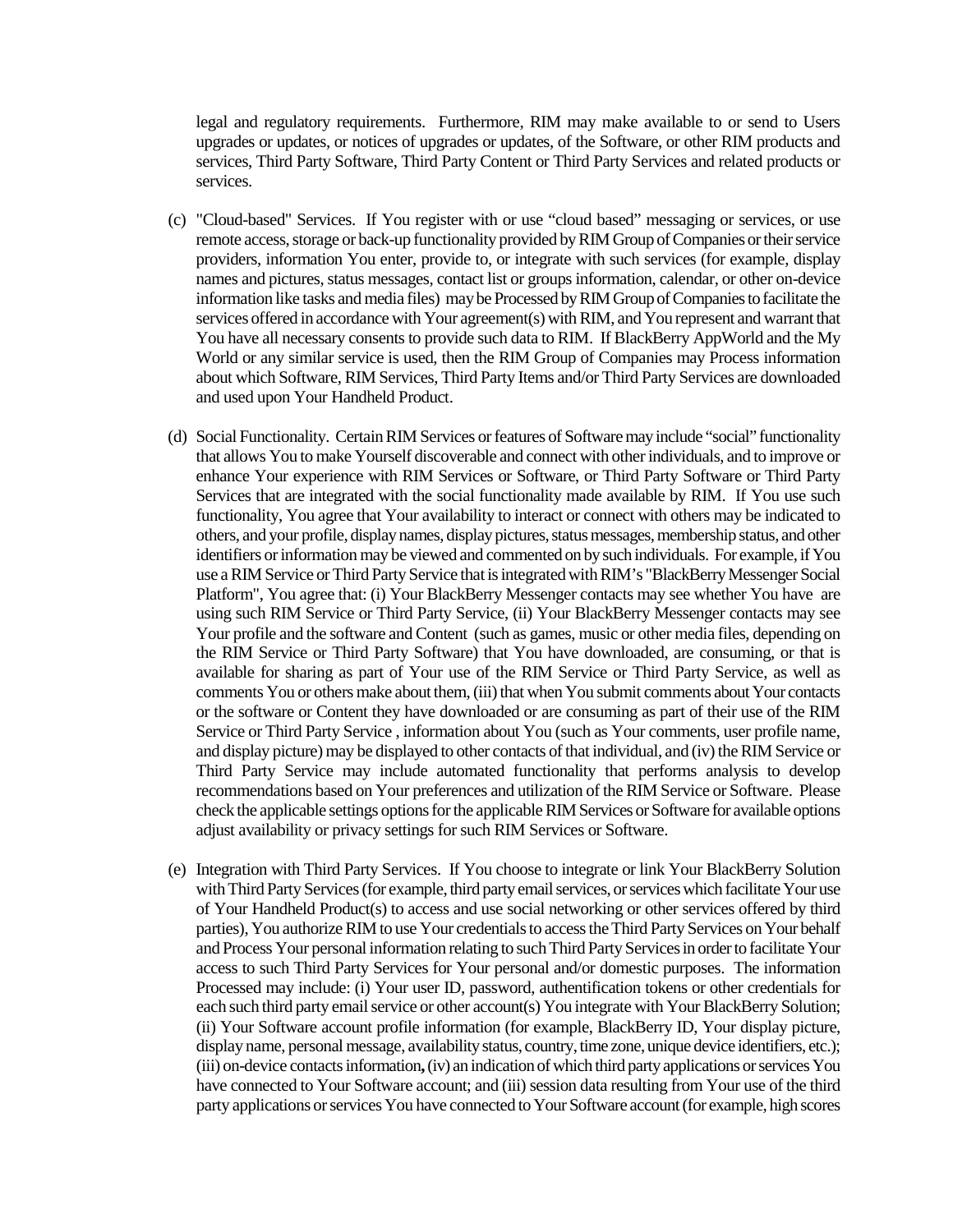You have achieved in a connected third party game or application for display in Your Software account profile box, instant messaging data resulting from instant messaging chats You have undertaken within a connected third party application or service and which have been facilitated by the Software instant messaging functionality, etc.). You also authorize RIM to disclose such information to the applicable Third Party Service providers for activation, billing, provision, maintenance and deactivation purposes. If You use Third Party Services and Third Party Software on or in connection with Your BlackBerry Handheld Product, third parties may be able to read, access, export and otherwise Process data (including personal information) stored on Your BlackBerry Handheld Product. Such third party services that are accessed are not under RIM's control.If Your personal information is disclosed to Your Airtime Service Provider, or third parties with products or services used with Your BlackBerry Solution, Your use is subject to applicable agreement(s) and privacy policies of such third parties, and You should review such terms before using Third Party Services and Third Party Software. You should review the options or help menu of Your Handheld Product in order to learn more about, and where applicable, adjust permissions granted and available controls upon such Third Party Services and Third Party Software.

- (f) Cookies and Similar Technologies. RIM Group of Companies may use "cookies" (small pieces of data stored on your computer or Handheld Device) or similar tools using anonymized information to enable You to sign in to certain services to protect both You and RIM, help make RIM Services easier to use or tailor Your experience, or for analytics to help us understand how users engage with our RIM Services and the BlackBerry Solution and to improve their features. Please check the settings in Your Handheld Product browser regarding how to remove or block browser cookies.
- (g) Support and Quality Assurance. If You contact RIM for support or repair of Your Handheld Product, or send diagnostics or other technical information to RIM through email or logging tools provided by RIM for such purposes, You agree that RIM Group of Companies may collect technical information like Handheld Product PIN number, hardware ID and model number, memory status, operating system and environment information, battery status, Wi-Fi, radio or wireless strength and connections, list of installed applications, program or application usage information, data regarding processes running and device configuration, system events, and other information regarding the condition of your BlackBerry product that may be helpful for the diagnostics purposes. Such information will be used for the purposes of troubleshooting, customer support, software updates, and improvement of RIM products and services in accordance with RIM's Privacy Policy. If analysis indicates that a third-party product is involved, RIM may send certain diagnostic or technical information to the third party vendor of the product as part of the troubleshooting process. You acknowledge and agree that calls with RIM and its service providers may be recorded for training, quality assurance, customer service and reference purposes.
- (h) Location Data. RIM Group of Companies may provide certain features or services that rely upon location information using GPS or similar satellite services (where available) or crowd-sourced Wi-Fi access points and cell tower locations. For example, where available certain features of the Software or BlackBerry Solution may allow You to share Your location with your contact(s), or to locate, send a message to, play a sound on, or remotely lock or wipe Your Handheld Product (subject to Airtime Service Provider coverage, the condition of Your Handheld Product, and system resources at the time of the request). Other BlackBerry Solution features or products may also collect anonymized route and directional information (e.g. BlackBerry Traffic) or location search queries to facilitate or improve RIM Services that You utilize. To provide such features or services, Handheld Product location information (including GPS information, carrier ID, tower ID, Basic Service Set Identifier ("BSSID") of Wi-Fi access points, and signal strength of visible Wi-Fi access points or cell towers) may be communicated to RIM Group of Companies when You use Your Handheld Product or enable data services and location-based functionality. RIM Group of Companies do not retain such information in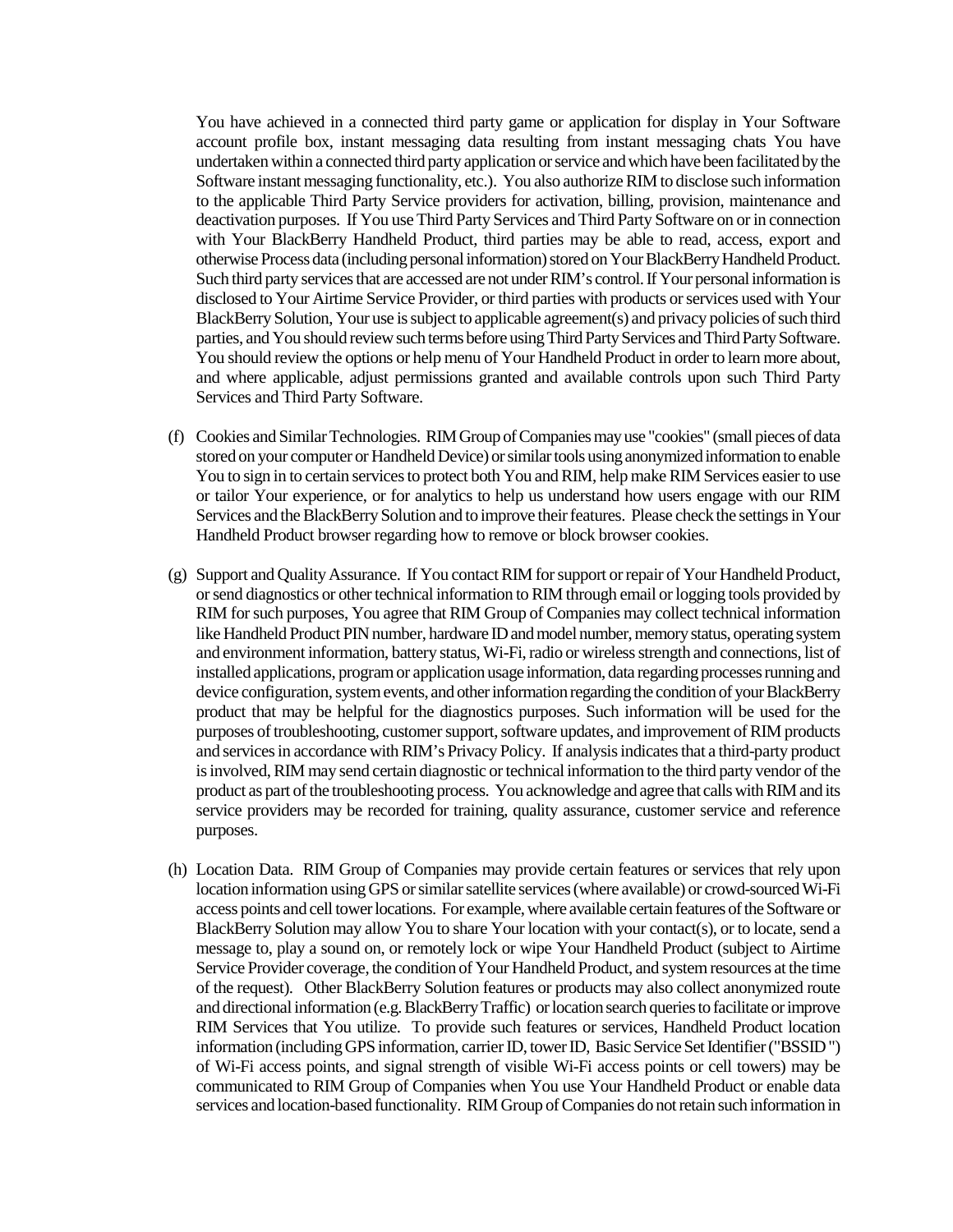a form that personally identifies a user, and may use such information to provide You with and improve location-based services provided by or on behalf of RIM Group of Companies or those provided by Third Party Services used with Your BlackBerry Solution. RIM Group of Companies may also use such information to create data which has been aggregated or made anonymous to provide information based and location-sensitive advertising. Please review the options or help menu of BlackBerry Handheld Software regarding how to choose to turn off or adjust on-device location features, or to uninstall from Your Handheld Product applications that may use location information. When using Third Party Services that use or provide location data, You are subject to and should review such third party's terms and privacy policy on use of location data by such Third Party Services, and You should give due consideration before agreeing to have Your location information disclosed to other persons.

(i) International Transfers. You consent and agree that to provide the BlackBerry Solution and the RIM Services (including "cloud based" and remote access, storage or back-up functionality), RIM Group of Companies may Process data, which may in some casesinclude personal information and the content of communications, on servers operated by or on behalf of RIM Group of Companies inside or outside the jurisdiction in which Users are situated, including, in Canada, the United States, the United Kingdom, Singapore or other countries where there are facilities operated by or on behalf of RIM Group of Companies. If Users are residents of the European Economic Area or any jurisdiction for which consent is required to transfer personal information outside of that jurisdiction or region, You consent to such Processingand warrant that You have obtained all consents necessary under applicable law from Your Users to do so.

25. User Data. In addition to any disclosures authorized by Section 24, You and Your Authorised Users consent and agree that the RIM Group of Companies may access, preserve, and disclose Your or Your Authorised Users' data, including personal information, contents of your communication or information about the use of Your BlackBerry Solution functionality and the services or software and hardware utilized in conjunction with Your BlackBerry Solution where available to RIM ("User Data"), to third parties, including foreign or domestic government entities, without providing notice to You or Your Authorized Users under the laws of countries where the RIM Group of Companies and its service providers, other partners and affiliates are located in order to: (i) comply with legal process or enforceable governmental request, or as otherwise required by law; (ii) cooperate with third parties in investigating acts in violation of this Agreement; or (iii) cooperate with system administrators at Internet service providers, networks or computing facilities in order to enforce this Agreement. You warrant that You have obtained all consents necessary under applicable law from Your Authorised Users to disclose User Data to the RIM Group of Companies and for the RIM Group of Companies to collect, use, process, transmit, and/or disclose such User Data as described above.

26. Assignment and Delegation. RIM may assign this Agreement without notice to You. You shall not assign this Agreement in whole or in part without the prior written consent of RIM (such consent may be withheld or conditioned at RIM's discretion) and any assignment without RIM's prior written consent shall be null and void and of no effect. RIM may perform all obligations to be performed under this Agreement directly or may have some or all obligations performed by its contractor or subcontractors.

27. Notices. Except as otherwise provided in this Agreement, all notices or other communications hereunder shall be deemed to have been duly given when made in writing and delivered in person, by courier or deposited in the mail, postage prepaid, registered mail or its equivalent, return receipt requested, and addressed to You at the billing address supplied to RIM by You, and addressed to Research In Motion Limited at 295 Phillip Street, Waterloo, Ontario, Canada N2L 3W8, Attention: Legal Department; in the case of RIME at the address listed at http://www.blackberry.com/legal/rime; and in each case with a copy (which will not constitute notice) to RIM's Chief Legal Officer at 295 Philip Street, Waterloo, Ontario, Canada N2L 3W8. In addition to the foregoing, RIM may, at its option, give You any notice under this Agreement electronically. Electronic notice to You shall be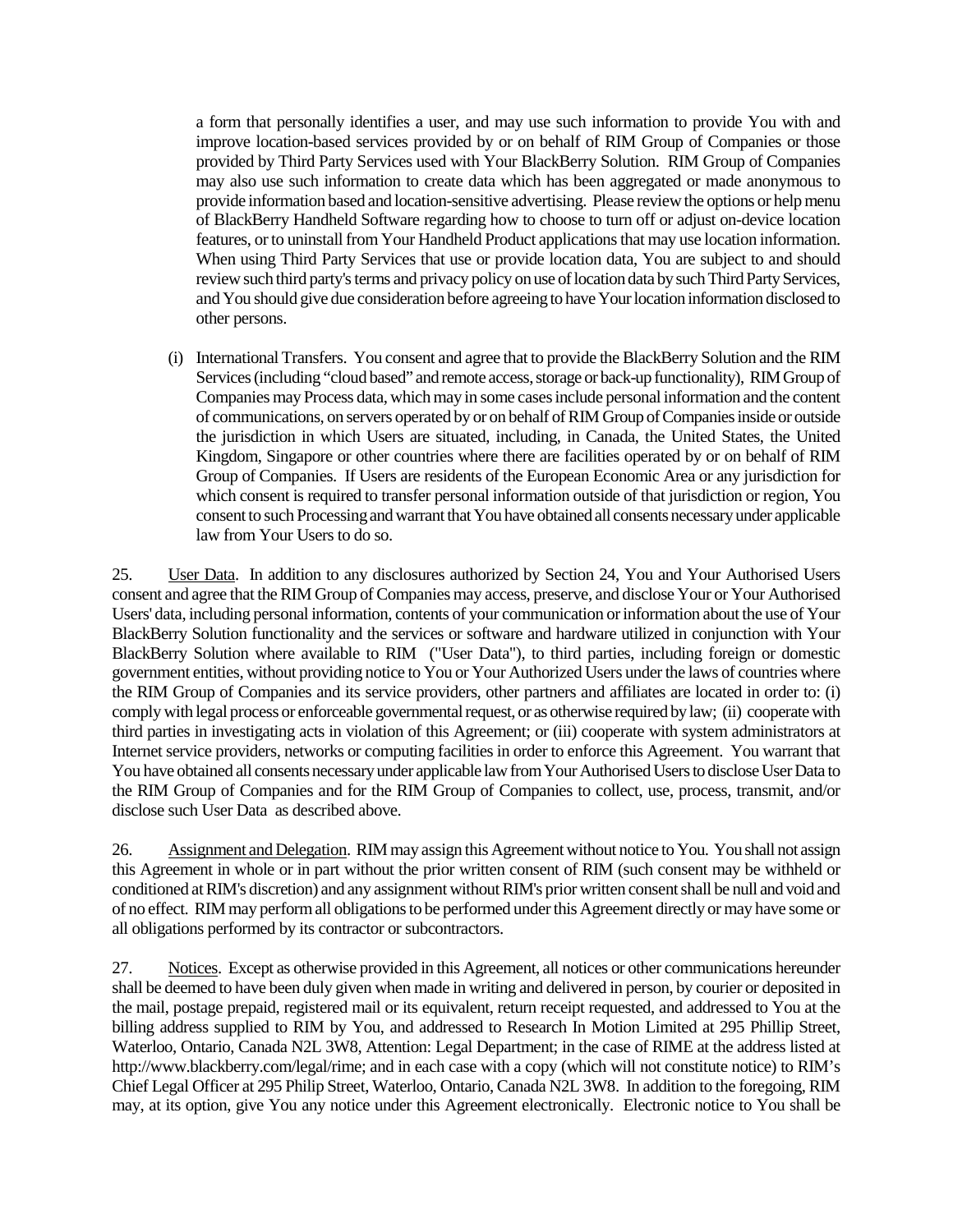deemed to have been duly given when transmitted to an email address furnished by You to RIM and if You have provided RIM with no such address, notice may be duly given when prominently posted on http://www.blackberry.com/legal/.

28. Force Majeure. Notwithstanding any other provision of this Agreement, neither Party shall be deemed in default of this Agreement for failure to fulfil its obligations when due to causes beyond its reasonable control. This provision shall not be construed as excusing non-performance of any obligation by either Party to make payment to the other Party under this Agreement.

## 29. General.

- (a) Third Party Beneficiaries. RIM's affiliates and RIM and its affiliates' directors, officers and employees thereof are intended third party beneficiaries for the purpose of the Sections of this Agreement entitled, "Safety Info Related to Use of Technologies" (Section 8(b)), "Indemnity/Liability" (Section 19), "Limitation of Liability" (Section 23) and "Disclaimer" (Section 22).The Content suppliers for RIM Services are third party beneficiaries of the protections and restrictions on use of their Content set out in "Rules of Use of BlackBerry Solution" (Section 3) and "Intellectual Property" (Section 11). Except as otherwise specifically stated in this Section, the provisions herein are for the benefit of the Parties and not for any other person or entity.
- (b) Waivers of Default. No Party is to be deemed to have waived or forfeited any right under this Agreement, whether on the basis of failure, delay or any other legal or equitable doctrine, unless such waiver is made in writing signed by an authorised signatory of the Party against whom the waiver is sought to be enforced. Waiver of any provision, or any breach of any provision, of this Agreement in one instance shall not constitute a waiver as to any other instance.
- (c) Survival. The terms, conditions and warranties contained in this Agreement that by their sense and context are intended to survive the performance hereof shall so survive the completion of performance, cancellation or termination of this Agreement, including, the indemnity sections.
- (d) Governing Law and Dispute Resolution. This Agreement is to be governed by and construed under the laws of the State of New York, excluding any body of law governing conflicts of law. The Parties agree that the United Nations Convention on Contracts for the International Sale of Goods is hereby excluded in its entirety from application to this Agreement. Any disagreement or dispute arising out of or relating to this Agreement, or the breach thereof, which the Parties are unable to resolve after good faith negotiations, shall be submitted first to the upper management level of the Parties. The Parties, through their upper management level representatives, which if You are an individual, is You, shall meet within thirty (30) days of the dispute being referred to them and if the Parties are unable to resolve such disagreement or dispute within thirty (30) days of meeting, except to the extent specifically prohibited by applicable law in Your jurisdiction,such disagreement or dispute shall be settled by final and binding arbitration to be conducted in Ontario, Canada in accordance with the Commercial Rules of the American Arbitration Association ("Rules") and shall be heard by one arbitrator appointed in accordance with the said Rules and to be mutually agreed to by the Parties within thirty (30) days of the appointment of the arbitrator, failing which a neutral third party shall appoint the arbitrator. If the provisions of the foregoing are prohibited by law in Your jurisdiction, the arbitration shall be: (i) international arbitration held in Your jurisdiction; (ii) settled by arbitration in accordance with the Arbitration Rules of the Chamber of Commerce of Bogota (the "Bogota Rules")); and (iii) heard by one arbitrator appointed in accordance with the Bogota Rules and to be mutually agreed to by the Parties within thirty (30) days of the appointment of the arbitrator, failing which a neutral third party shall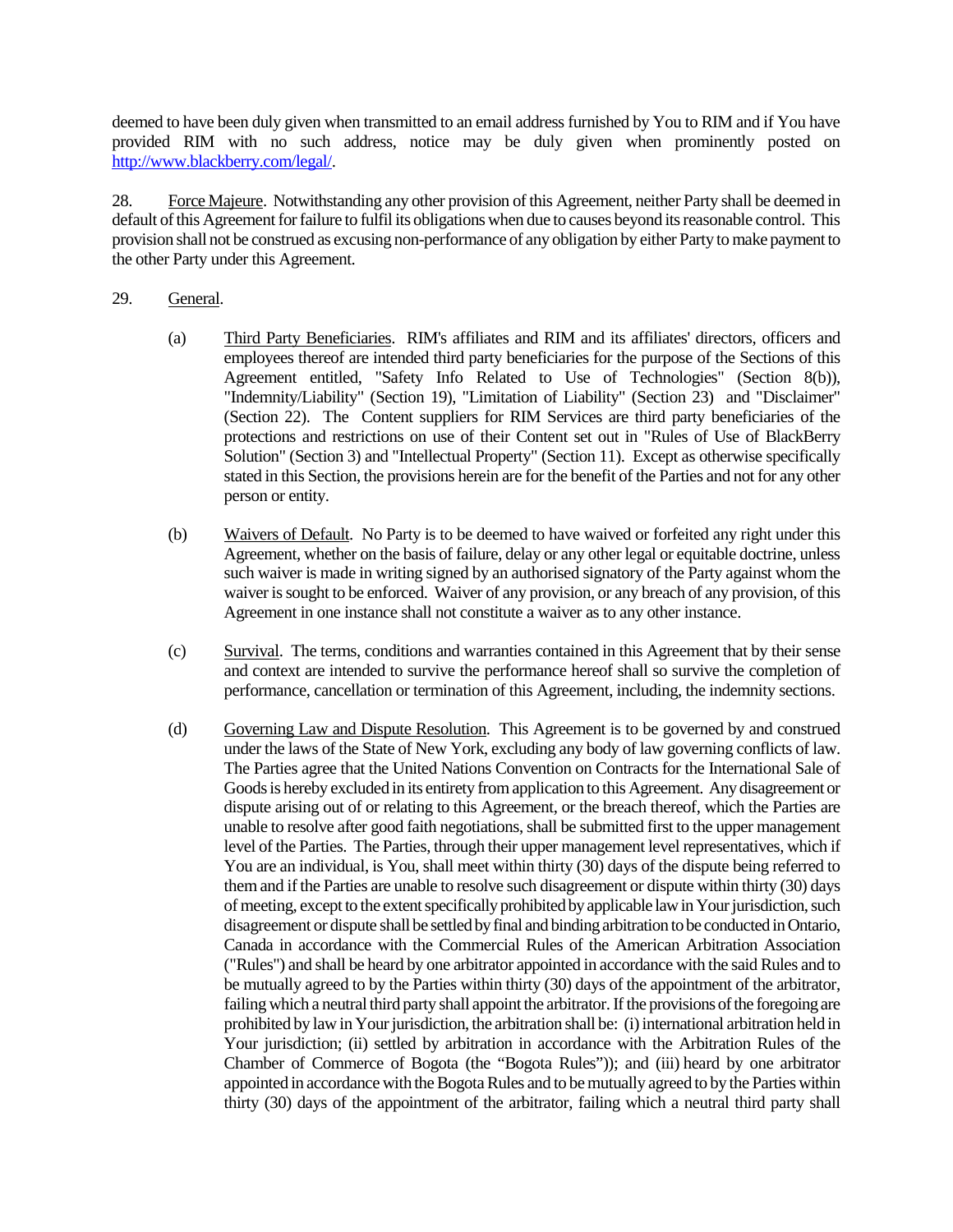appoint the arbitrator. Each Party shall bear one half of the costs associated with the arbitration proceedings. No dispute between the Parties, or involving any person but You, may be joined or combined together, without the prior written consent of RIM. Judgment upon the award rendered by the arbitrator may be entered in any court having jurisdiction thereof. Notwithstanding the foregoing, RIM has the right to institute legal or equitable proceedings, including proceedings seeking injunctive relief, in a court of law for claims or disputes regarding: (i) amounts owed by You to RIM in connection with Your acquisition of Your BlackBerry Solution or any portion thereof, if applicable; and (ii) Your violation or threatened violation of the Sections of this Agreement entitled "Rules of Use for Your BlackBerry Solution" (Section 3), "Software and Documentation License" (Section 2), "Intellectual Property" (Section 11), "Export, Import and Use Restrictions and U.S. Government Licenses" (Section 12), "Security" (Section 13), "Confidentiality and No Reverse Engineering" (Section 15), and "Effect of Termination" (Section 18). You irrevocably waive any objection on the grounds of venue, forum non-conveniens or any similar grounds and irrevocably consent to service of process by mail or in any other manner permitted by applicable law and irrevocably consent and attorn to the jurisdiction of the courts located in the County of New York, New York for any such claims arising from or related to this Agreement. The Parties specifically agree that, in the event that there is a dispute under this Agreement and such dispute is to be resolved in a court of law, such dispute shall not be resolved by jury trial. The Parties hereby waive all rights to a trial by jury in any matter related to or arising from this Agreement.

- (e) Severability. To the extent any section, clause, provision or sentence or part thereof ("Part") of this Agreement is determined to be illegal, invalid or unenforceable by a competent authority in any jurisdiction, then such determination of that Part will not affect: (i) the legality, validity or enforceability of the remaining Parts of this Agreement; or (ii) the legality, validity or enforceability of that Part in any other jurisdiction, and that Part will be limited if possible and only thereafter severed, if necessary, to the extent required to render the Agreement valid and enforceable.
- (f) Language. If this Agreement is translated into a language other than English, the English version will prevail to the extent that there is any conflict or discrepancy in meaning between the English version and any translation thereof. Unless, and only to the extent, prohibited by law in Your jurisdiction, any and all disagreements, disputes, mediation, arbitration or litigation relating to this Agreement shall be conducted in the English language, including any correspondence, discovery, submissions, filings, pleadings, oral pleadings, arguments, oral arguments and orders or judgments.
- (g) Inconsistency. If there is any inconsistency between this Agreement and any software license or end user agreement (other than this Agreement) provided in the packaging or accompanying materials of any portion of Your BlackBerry Solution, the provisions of this Agreement shall apply to the extent of the inconsistency. If there is any inconsistency between this Agreement and any software license or end user agreement provided in connection with any upgrades or updates to the Software, the provisions of such other license or end user agreements shall apply to the extent of the inconsistency. In the event of any inconsistency between any documentation provided in the packaging of any portion of Your BlackBerry Solution and the Documentation for the appropriate RIM Product or item of Software, the provisions of the Documentation shall apply to the extent of the inconsistency.
- (h) Entire Agreement. This Agreement (which for the purposes of any Addenda hereto, shall in relation to the subject matter of that Addenda, include the terms of the Addenda), constitute(s) the entire agreement between the Parties with respect to the subject matter hereof and there are no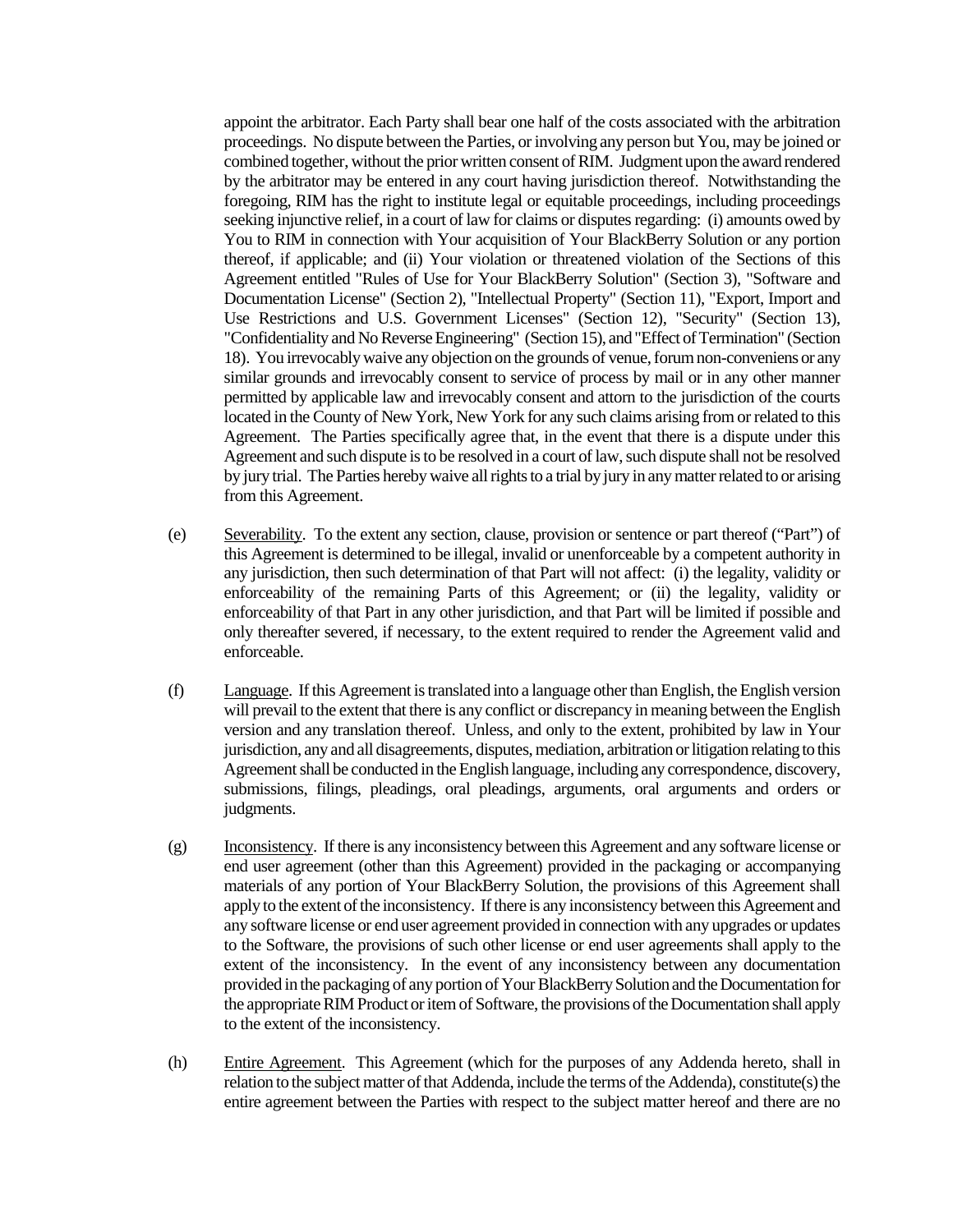provisions, understandings, communications, representations, warranties, undertakings, collateral agreements or agreements between the Parties relating to the Software other than as set out in this Agreement. Notwithstanding the foregoing, other agreements between the Parties may govern the use of other portions of Your BlackBerry Solution. This Agreement supersedes any prior or contemporaneous provisions, understandings, communications, representations, warranties, undertakings, collateral agreements and agreements between the Parties, whether oral or written, with respect to the subject matter hereof, and You acknowledge that You have not relied on any of the foregoing in agreeing to enter into this Agreement. This Agreement may be amended at any time upon mutual agreement by the Parties. Except to the extent that RIM is expressly precluded by applicable law, RIM further reserves the right to, within its sole discretion, make changes to this Agreement on a prospective basis, including to reflect changes in or required by law (including, changes to ensure the enforceability of this Agreement) or changes in business practices, by providing You with reasonable notice of the change either electronically (as contemplated by the Notice provision above) or by posting notice of the change at http://www.blackberry.com/legal and You should regularly review that site for changes. If You continue to use the Software and/or the RIM Service more than sixty (60) days after notice of the change has been given, then You shall be deemed to have accepted those changes. If You have a concern about the change(s) please contact legalinfo@rim.com within sixty (60) days after notice of the change(s) has been given to inquire as to Your options.

- (i) Compliance With Laws. You will, at Your expense, obtain and maintain all licenses, registrations and approvals required by the government authorities or applicable law in Your jurisdiction for the execution and performance of this Agreement or any related license agreements. In particular and for the avoidance of doubt, You will comply with all applicable laws and regulations in the installation and use of Your BlackBerry Solution, including obtaining any necessary license, registration and approval from competent government authorities for the importation and use of any Software that contains commercial encryption or other security function required by applicable law. You will provide RIM with the assurances and official documents that RIM periodically may request to verify Your compliance with this obligation. Without limiting the foregoing, as certain RIM Services and Third Party Services may be accessed globally, if You choose to access RIM Services or Third Party Services from locations other than the countries for which RIM or the applicable third party indicates those RIM Services or Third Party Services are made available, You do so on Your own initiative and You are responsible for compliance with all relevant laws and regulations, including those relating to the export, import, use, transmission and/or communication of the applicable RIM Service, or Third Party Service, and associated Content , Third Party Items or Software. Further, RIM makes no representation that all Software and Third Party Items associated with or made available through a RIM Service(s) (eg through a RIME Store and or purchased using the BlackBerry Payment Service) are appropriate or available for use in all locations, You agree that neither You nor Your Authorized Users shall download or otherwise access Software or Third Party Items, or attempt to do so,from locations where doing so is illegal. Without limiting the foregoing, If applicable law prohibits You or an Authorized User from using video calling features such as video chat or MVS functionality of BlackBerry Handheld Software, including because peer-to-peer, video or Internet-based functionality is not permitted in Your jurisdiction, because You or an Authorized User are under a prescribed age limit, or because of laws related to Emergency Services, then neither You nor Your Authorized Users may download or use these Software features or products and/or that it is Your responsibility to make alternative arrangements to access Emergency Services.
- (j) Extended Meanings. The term "includes" or "such as" shall be construed as meaning "includes without limitation" and "such as without limitation", as the case may be.